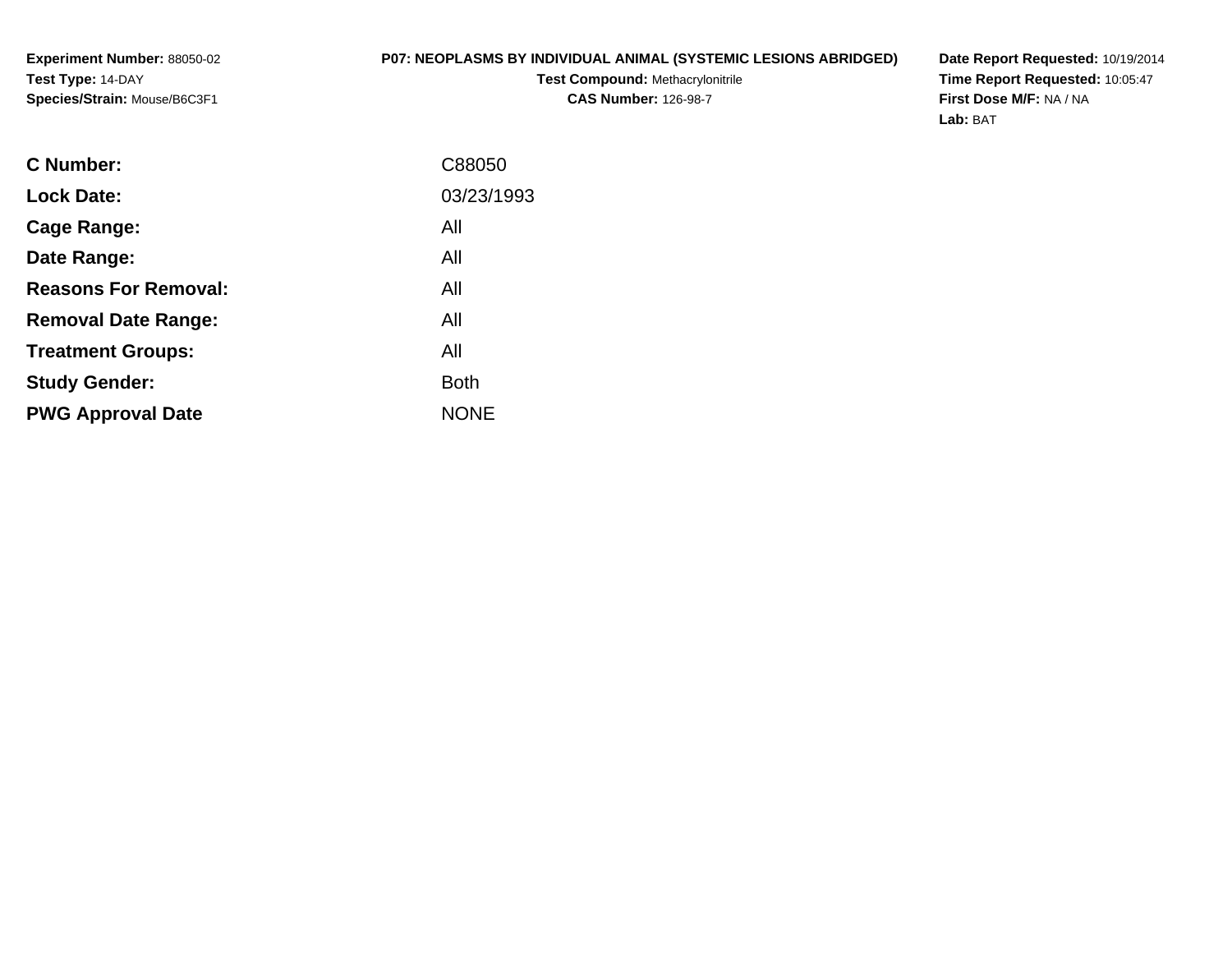**Test Compound:** Methacrylonitrile

**CAS Number:** 126-98-7

**Date Report Requested:** 10/19/2014**Time Report Requested:** 10:05:47**First Dose M/F:** NA / NA**Lab:** BAT

| <b>B6C3F1 Mouse Male</b><br>$0$ G/L<br><b>Alimentary System</b> | DAY ON TEST<br><b>ANIMAL ID</b> | 0<br>$\boldsymbol{\theta}$<br>$\boldsymbol{l}$<br>5<br>$\mathbf 0$<br>0<br>0<br>0<br>1 | 0<br>$\boldsymbol{\theta}$<br>$\boldsymbol{l}$<br>5<br>$\mathbf 0$<br>0<br>$\mathbf 0$<br>0<br>$\overline{2}$ | 0<br>$\boldsymbol{\theta}$<br>$\boldsymbol{l}$<br>5<br>$\mathbf 0$<br>0<br>$\mathbf 0$<br>0<br>3 | 0<br>0<br>1<br>5<br>$\mathsf 0$<br>0<br>$\mathbf 0$<br>0<br>4 | 0<br>$\boldsymbol{\theta}$<br>1<br>5<br>$\mathbf 0$<br>0<br>$\mathbf 0$<br>0<br>5 | <i><b>*TOTALS</b></i> |
|-----------------------------------------------------------------|---------------------------------|----------------------------------------------------------------------------------------|---------------------------------------------------------------------------------------------------------------|--------------------------------------------------------------------------------------------------|---------------------------------------------------------------|-----------------------------------------------------------------------------------|-----------------------|
|                                                                 |                                 |                                                                                        |                                                                                                               |                                                                                                  |                                                               |                                                                                   |                       |
| Intestine Small, Duodenum                                       |                                 | +                                                                                      | +                                                                                                             | +                                                                                                | +                                                             | $\ddot{}$                                                                         | 5                     |
| Liver                                                           |                                 | +                                                                                      | $\ddot{}$                                                                                                     | $+$                                                                                              | $\ddot{}$                                                     | $\ddot{}$                                                                         | 5                     |
| Stomach, Forestomach                                            |                                 | $\ddot{}$                                                                              | $+$                                                                                                           |                                                                                                  | $+$ $+$ $+$                                                   |                                                                                   | 5                     |
| Stomach, Glandular<br><b>Cardiovascular System</b>              |                                 | $\ddot{}$                                                                              | $\ddot{}$                                                                                                     | $+$                                                                                              | $+$                                                           | $\ddot{}$                                                                         | 5                     |
| <b>NONE</b><br><b>Endocrine System</b>                          |                                 |                                                                                        |                                                                                                               |                                                                                                  |                                                               |                                                                                   |                       |
| <b>Adrenal Cortex</b><br>Adrenal Medulla                        |                                 | ÷<br>$\ddot{}$                                                                         | +                                                                                                             | +                                                                                                |                                                               | +                                                                                 | 5<br>5                |
| <b>General Body System</b>                                      |                                 |                                                                                        | +                                                                                                             | $\pm$                                                                                            | $\div$                                                        | +                                                                                 |                       |
| <b>NONE</b><br><b>Genital System</b>                            |                                 |                                                                                        |                                                                                                               |                                                                                                  |                                                               |                                                                                   |                       |
| <b>NONE</b><br><b>Hematopoietic System</b>                      |                                 |                                                                                        |                                                                                                               |                                                                                                  |                                                               |                                                                                   |                       |
| Spleen<br>Thymus<br><b>Integumentary System</b>                 |                                 | ٠<br>$\ddot{}$                                                                         | +<br>$\ddot{}$                                                                                                | ÷<br>$\pm$                                                                                       | ٠<br>$\pm$                                                    | ٠<br>$\ddot{}$                                                                    | 5<br>5                |
| <b>NONE</b>                                                     |                                 |                                                                                        |                                                                                                               |                                                                                                  |                                                               |                                                                                   |                       |

\* ..Total animals with tissue examined microscopically; Total animals with tumor **M** . Missing tissue M ..Missing tissue

+ ..Tissue examined microscopically

**Experiment Number:** 88050-02

**Species/Strain:** Mouse/B6C3F1

**Test Type:** 14-DAY

I ..Insufficient tissue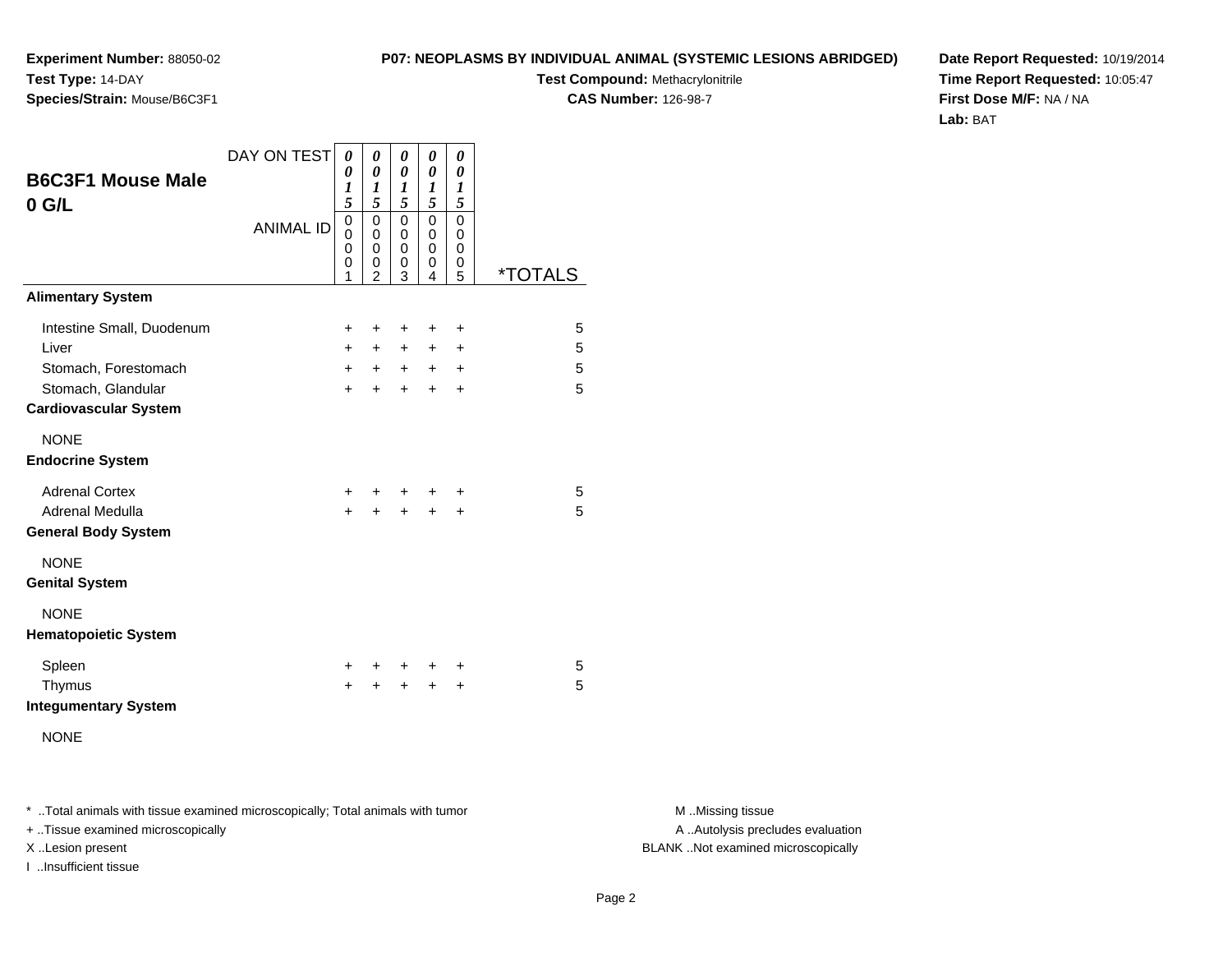**Test Compound:** Methacrylonitrile

**CAS Number:** 126-98-7

**Date Report Requested:** 10/19/2014**Time Report Requested:** 10:05:47**First Dose M/F:** NA / NA**Lab:** BAT

A .. Autolysis precludes evaluation

\* ..Total animals with tissue examined microscopically; Total animals with tumor **M** ...Missing tissue M ...Missing tissue

n  $+$ 

+ ..Tissue examined microscopically

X ..Lesion present BLANK ..Not examined microscopically

I ..Insufficient tissue

**SYSTEMIC LESIONS**

Multiple Organ

|                               | <b>ANIMAL ID</b> | 0<br>$\mathbf 0$<br>0<br>0<br>1 | 0<br>$\mathbf 0$<br>$\mathbf 0$<br>0<br>$\overline{2}$ | 0<br>$\mathbf 0$<br>$\mathbf 0$<br>$\mathbf 0$<br>3 | 0<br>0<br>$\mathbf 0$<br>$\mathbf 0$<br>4 | 0<br>$\mathbf 0$<br>$\mathbf 0$<br>0<br>5 | <i><b>*TOTALS</b></i> |
|-------------------------------|------------------|---------------------------------|--------------------------------------------------------|-----------------------------------------------------|-------------------------------------------|-------------------------------------------|-----------------------|
| <b>Musculoskeletal System</b> |                  |                                 |                                                        |                                                     |                                           |                                           |                       |
| <b>NONE</b>                   |                  |                                 |                                                        |                                                     |                                           |                                           |                       |
| <b>Nervous System</b>         |                  |                                 |                                                        |                                                     |                                           |                                           |                       |
| <b>Brain</b>                  |                  | $\ddot{}$                       | +                                                      | +                                                   | $\pm$                                     | ÷                                         | 5                     |
| Peripheral Nerve              |                  | $+$                             |                                                        | $+$ $+$ $+$                                         |                                           | $\ddot{}$                                 | 5                     |
| Spinal Cord                   |                  | $+$                             | $+$                                                    | $+$                                                 | $+$                                       | $\ddot{}$                                 | 5                     |
| <b>Respiratory System</b>     |                  |                                 |                                                        |                                                     |                                           |                                           |                       |
| Lung                          |                  | $\ddot{}$                       | $\div$                                                 | $\ddot{}$                                           | $\ddot{}$                                 | $\ddot{}$                                 | 5                     |
| <b>Special Senses System</b>  |                  |                                 |                                                        |                                                     |                                           |                                           |                       |
| <b>NONE</b>                   |                  |                                 |                                                        |                                                     |                                           |                                           |                       |
| <b>Urinary System</b>         |                  |                                 |                                                        |                                                     |                                           |                                           |                       |
| Kidney                        |                  | ÷                               | ٠                                                      | +                                                   | ٠                                         | ÷                                         | 5                     |
|                               |                  |                                 |                                                        |                                                     |                                           |                                           |                       |

DAY ON TEST

*0*

*0 1 5*

<sup>+</sup> <sup>+</sup> <sup>+</sup> <sup>+</sup> <sup>5</sup>

**Experiment Number:** 88050-02**Test Type:** 14-DAY**Species/Strain:** Mouse/B6C3F1

**B6C3F1 Mouse Male**

**0 G/L**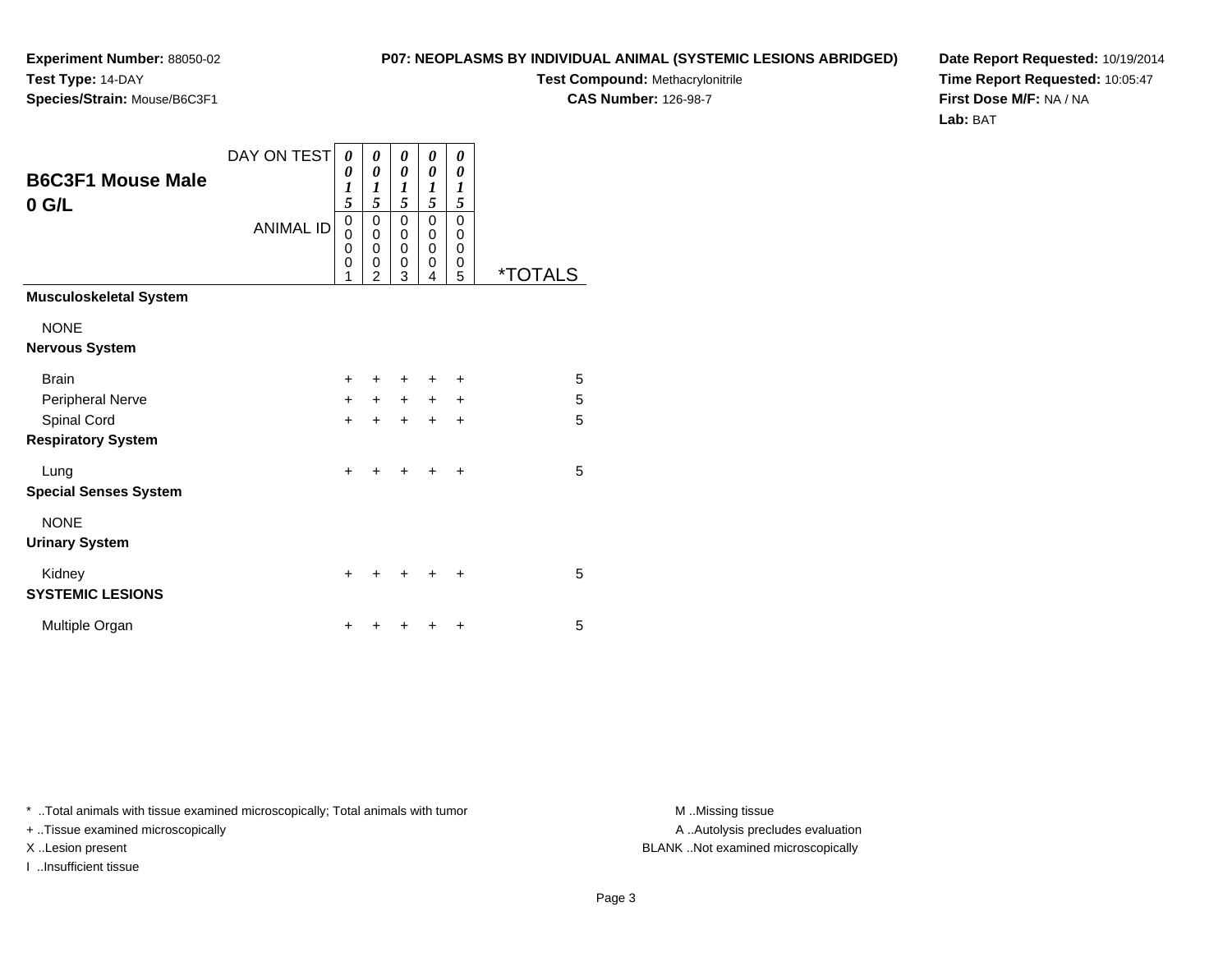**Experiment Number:** 88050-02**Test Type:** 14-DAY**Species/Strain:** Mouse/B6C3F1

**Test Compound:** Methacrylonitrile**CAS Number:** 126-98-7

**Date Report Requested:** 10/19/2014**Time Report Requested:** 10:05:47**First Dose M/F:** NA / NA**Lab:** BAT

| <b>B6C3F1 Mouse Male</b><br>$0.15$ G/L                                                                           | DAY ON TEST<br><b>ANIMAL ID</b> | 0<br>$\theta$<br>1<br>5<br>$\mathbf 0$<br>$\Omega$<br>0<br>0<br>6 | 0<br>0<br>1<br>5<br>$\mathbf 0$<br>$\mathbf 0$<br>0<br>0<br>7 | 0<br>0<br>0<br>$\overline{7}$<br>0<br>0<br>0<br>0<br>8 | 0<br>0<br>1<br>5<br>0<br>0<br>0<br>0<br>9 | 0<br>0<br>1<br>5<br>0<br>0<br>0<br>1<br>$\mathbf 0$ | <i><b>*TOTALS</b></i> |
|------------------------------------------------------------------------------------------------------------------|---------------------------------|-------------------------------------------------------------------|---------------------------------------------------------------|--------------------------------------------------------|-------------------------------------------|-----------------------------------------------------|-----------------------|
| <b>Alimentary System</b>                                                                                         |                                 |                                                                   |                                                               |                                                        |                                           |                                                     |                       |
| Intestine Small, Duodenum<br>Liver<br>Stomach, Forestomach<br>Stomach, Glandular<br><b>Cardiovascular System</b> |                                 |                                                                   |                                                               | +<br>$\pm$<br>$\pm$<br>$\ddot{}$                       |                                           |                                                     | 1<br>1<br>1<br>1      |
| <b>NONE</b><br><b>Endocrine System</b>                                                                           |                                 |                                                                   |                                                               |                                                        |                                           |                                                     |                       |
| <b>Adrenal Cortex</b><br>Adrenal Medulla<br><b>General Body System</b>                                           |                                 |                                                                   |                                                               | +<br>$\ddot{}$                                         |                                           |                                                     | 1<br>1                |
| <b>NONE</b><br><b>Genital System</b>                                                                             |                                 |                                                                   |                                                               |                                                        |                                           |                                                     |                       |
| <b>NONE</b><br><b>Hematopoietic System</b>                                                                       |                                 |                                                                   |                                                               |                                                        |                                           |                                                     |                       |
| Spleen<br>Thymus<br><b>Integumentary System</b>                                                                  |                                 |                                                                   |                                                               | +<br>$\pm$                                             |                                           |                                                     | 1<br>1                |

NONE

\* ..Total animals with tissue examined microscopically; Total animals with tumor **M** . Missing tissue M ..Missing tissue

+ ..Tissue examined microscopically

I ..Insufficient tissue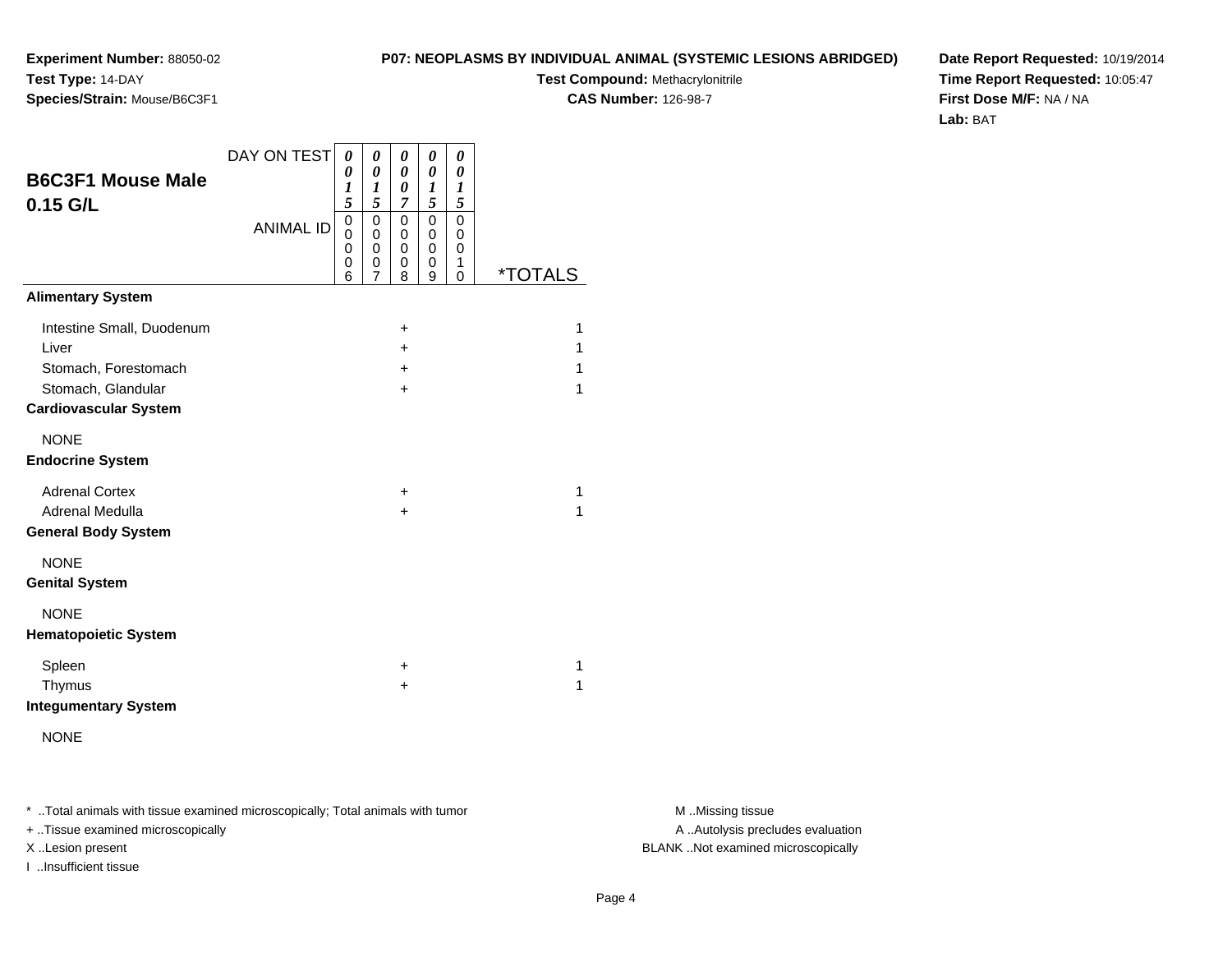**Test Compound:** Methacrylonitrile

**CAS Number:** 126-98-7

**Date Report Requested:** 10/19/2014**Time Report Requested:** 10:05:47**First Dose M/F:** NA / NA**Lab:** BAT

|                               | DAY ON TEST      | 0      | 0      | 0         | 0      | 0           |                       |
|-------------------------------|------------------|--------|--------|-----------|--------|-------------|-----------------------|
| <b>B6C3F1 Mouse Male</b>      |                  | 0<br>1 | 0<br>1 | 0<br>0    | 0<br>1 | 0<br>1      |                       |
| $0.15$ G/L                    |                  | 5      | 5      | 7         | 5      | 5           |                       |
|                               | <b>ANIMAL ID</b> | 0<br>0 | 0<br>0 | 0<br>0    | 0<br>0 | 0<br>0      |                       |
|                               |                  | 0      | 0      | 0         | 0      | $\mathbf 0$ |                       |
|                               |                  | 0<br>6 | 0<br>7 | 0<br>8    | 0<br>9 | 1<br>0      | <i><b>*TOTALS</b></i> |
| <b>Musculoskeletal System</b> |                  |        |        |           |        |             |                       |
| <b>NONE</b>                   |                  |        |        |           |        |             |                       |
| <b>Nervous System</b>         |                  |        |        |           |        |             |                       |
| <b>Brain</b>                  |                  |        |        | $\ddot{}$ |        |             | 1                     |
| Peripheral Nerve              |                  |        |        | $\div$    |        |             | 1                     |
| Spinal Cord                   |                  |        |        | $\ddot{}$ |        |             | 1                     |
| <b>Respiratory System</b>     |                  |        |        |           |        |             |                       |
| Lung                          |                  |        |        | $\ddot{}$ |        |             | 1                     |
| <b>Special Senses System</b>  |                  |        |        |           |        |             |                       |

NONE

**Urinary System**

#### Kidney $\mathsf y$  + **SYSTEMIC LESIONS**

**Experiment Number:** 88050-02

**Species/Strain:** Mouse/B6C3F1

**Test Type:** 14-DAY

Multiple Organn  $+$  $+$  1

\* ..Total animals with tissue examined microscopically; Total animals with tumor **M** . Missing tissue M ..Missing tissue

+ ..Tissue examined microscopically

I ..Insufficient tissue

A ..Autolysis precludes evaluation X ..Lesion present BLANK ..Not examined microscopically

 $+$  1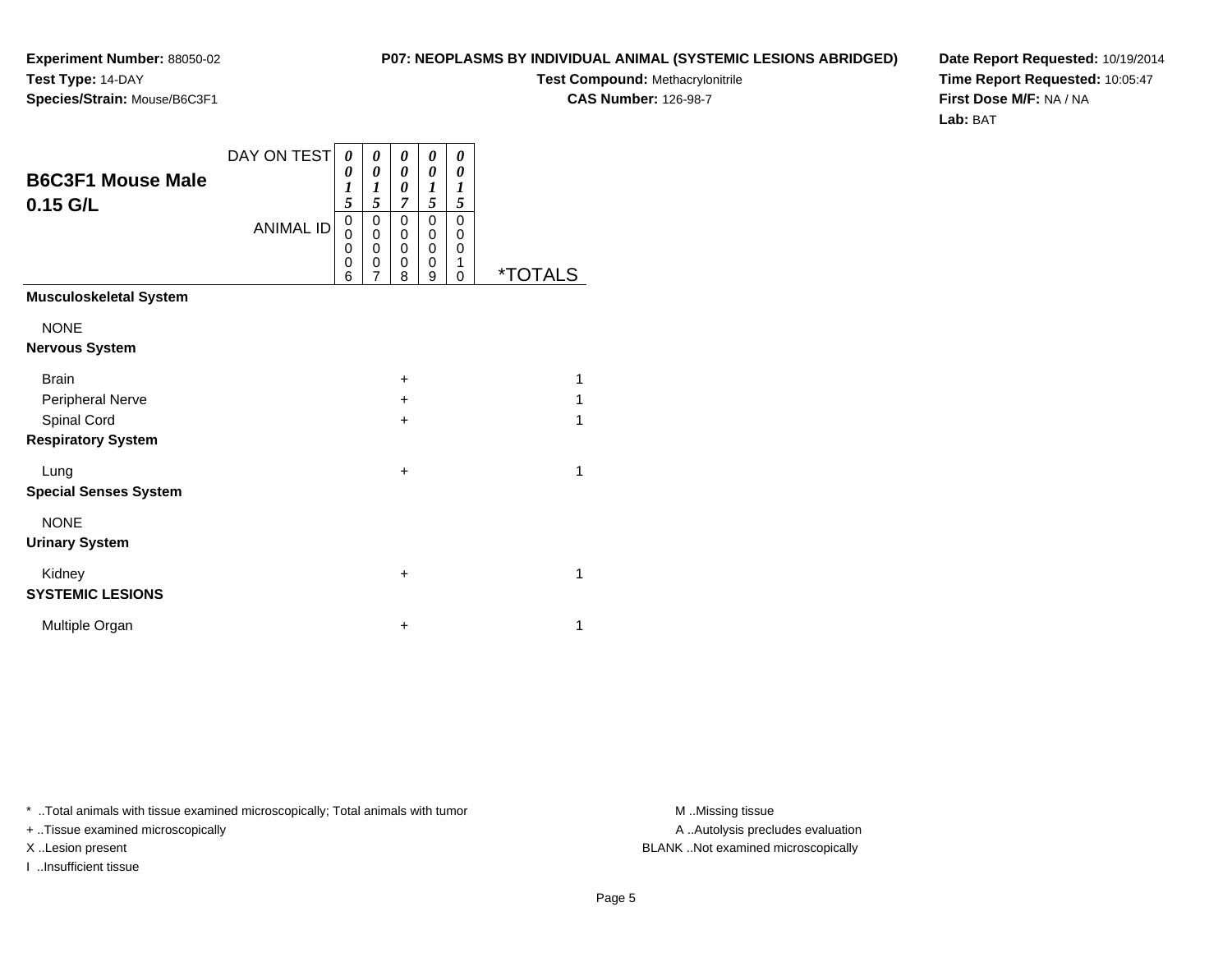### **P07: NEOPLASMS BY INDIVIDUAL ANIMAL (SYSTEMIC LESIONS ABRIDGED)**

**Test Compound:** Methacrylonitrile**CAS Number:** 126-98-7

**Date Report Requested:** 10/19/2014**Time Report Requested:** 10:05:47**First Dose M/F:** NA / NA**Lab:** BAT

## **B6C3F1 Mouse Male0.3 G/L**

\*TOTALS

**Alimentary System**

NONE

**Cardiovascular System**

NONE

**Endocrine System**

NONE

**General Body System**

NONE

**Genital System**

NONE

**Hematopoietic System**

NONE

**Integumentary System**

NONE

**Musculoskeletal System**

NONE

**Nervous System**

NONE

\* ..Total animals with tissue examined microscopically; Total animals with tumor **M** ..Missing tissue M ..Missing tissue

+ ..Tissue examined microscopically

I ..Insufficient tissue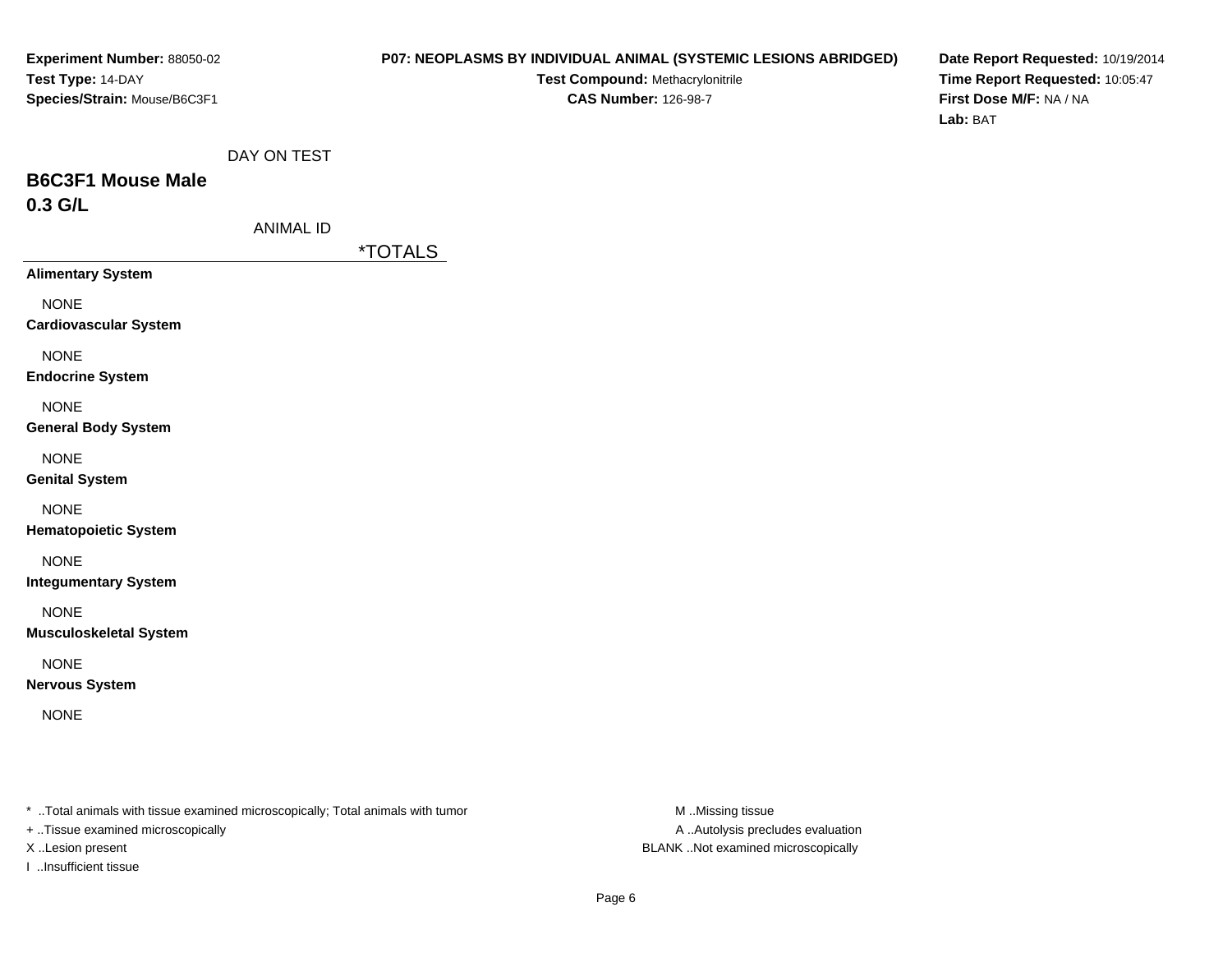| <b>Experiment Number: 88050-02</b> |
|------------------------------------|
| Test Type: 14-DAY                  |
| Species/Strain: Mouse/B6C3F1       |

**Test Compound:** Methacrylonitrile**CAS Number:** 126-98-7

**Date Report Requested:** 10/19/2014**Time Report Requested:** 10:05:47**First Dose M/F:** NA / NA**Lab:** BAT

## **B6C3F1 Mouse Male0.3 G/L**

ANIMAL ID

\*TOTALS

**Respiratory System**

NONE

**Special Senses System**

NONE

**Urinary System**

NONE

### **SYSTEMIC LESIONS**

Multiple Organ

 $\mathbf n$  0

\* ..Total animals with tissue examined microscopically; Total animals with tumor **M** ...Missing tissue M ...Missing tissue

+ ..Tissue examined microscopically

I ..Insufficient tissue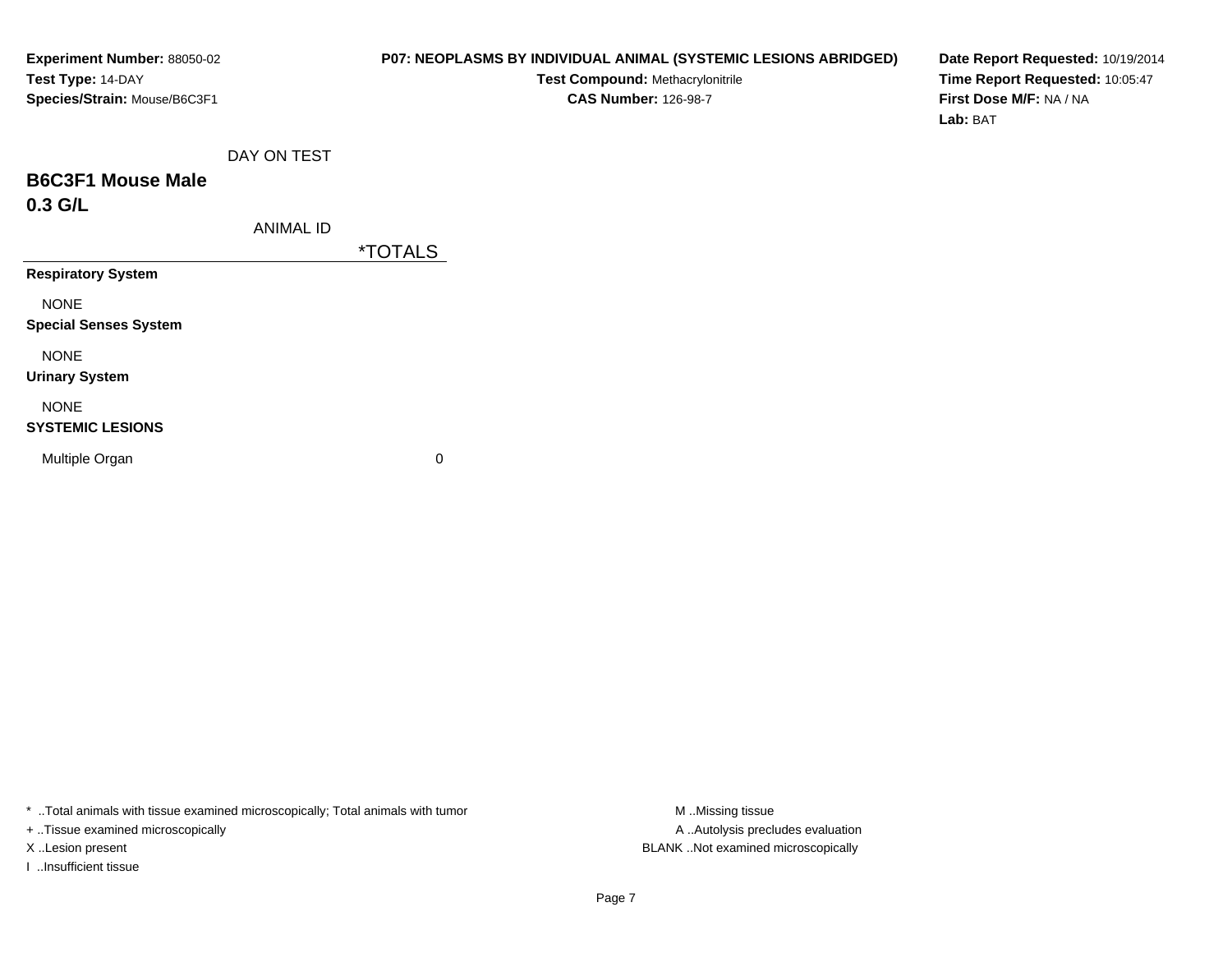### **P07: NEOPLASMS BY INDIVIDUAL ANIMAL (SYSTEMIC LESIONS ABRIDGED)**

**Test Compound:** Methacrylonitrile**CAS Number:** 126-98-7

**Date Report Requested:** 10/19/2014**Time Report Requested:** 10:05:47**First Dose M/F:** NA / NA**Lab:** BAT

## **B6C3F1 Mouse Male0.6 G/L**

|  | ANIMAL ID |
|--|-----------|
|--|-----------|

\*TOTALS

**Alimentary System**

NONE

**Cardiovascular System**

NONE

**Endocrine System**

NONE

**General Body System**

NONE

**Genital System**

NONE

**Hematopoietic System**

NONE

**Integumentary System**

NONE

**Musculoskeletal System**

NONE

**Nervous System**

NONE

\* ..Total animals with tissue examined microscopically; Total animals with tumor **M** ..Missing tissue M ..Missing tissue

+ ..Tissue examined microscopically

I ..Insufficient tissue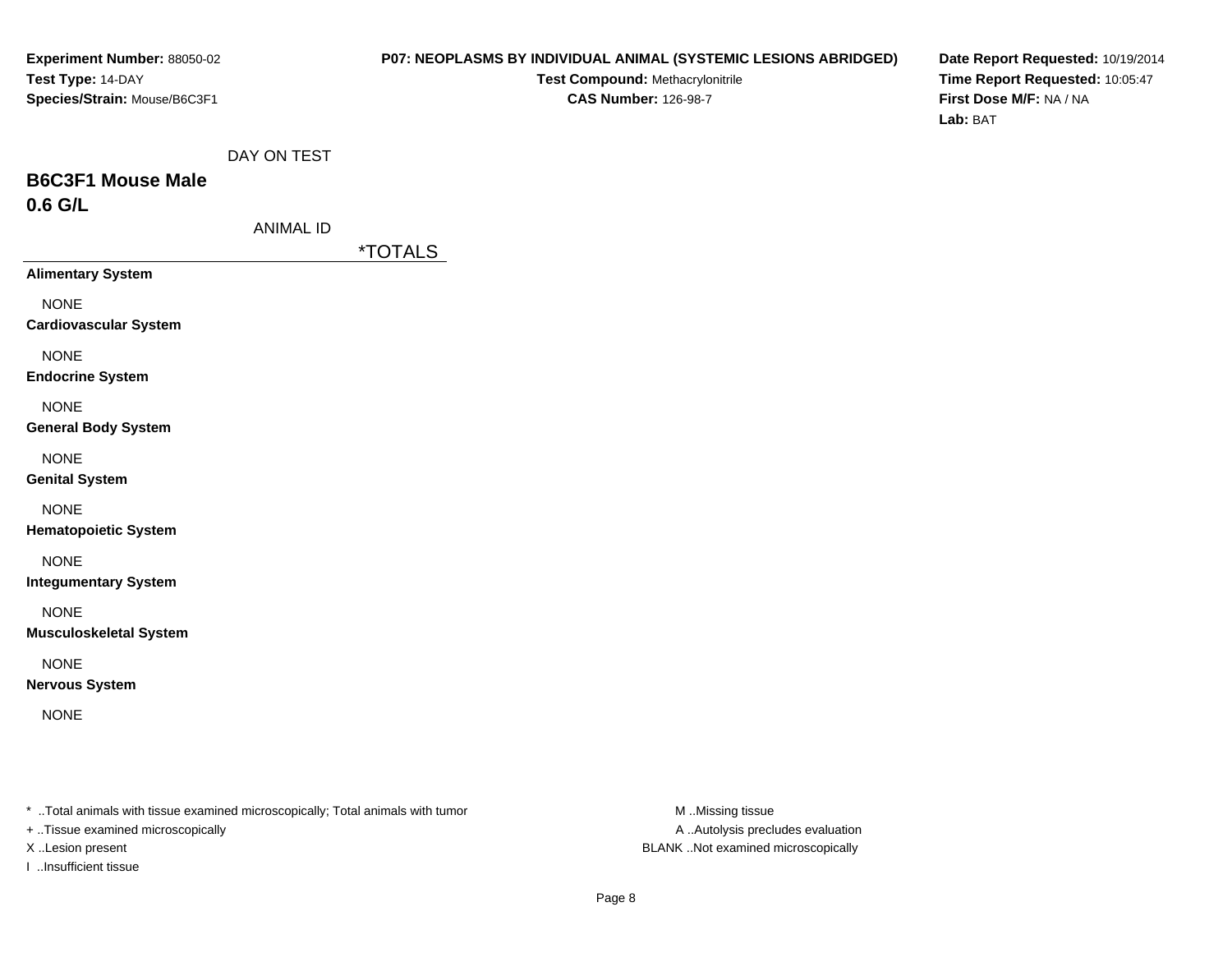| <b>Experiment Number: 88050-02</b> |  |
|------------------------------------|--|
| Test Type: 14-DAY                  |  |
| Species/Strain: Mouse/B6C3F1       |  |

**Test Compound:** Methacrylonitrile**CAS Number:** 126-98-7

**Date Report Requested:** 10/19/2014**Time Report Requested:** 10:05:47**First Dose M/F:** NA / NA**Lab:** BAT

## **B6C3F1 Mouse Male0.6 G/L**

ANIMAL ID

\*TOTALS

**Respiratory System**

NONE

**Special Senses System**

NONE

**Urinary System**

### NONE

### **SYSTEMIC LESIONS**

Multiple Organ

 $\mathbf n$  0

\* ..Total animals with tissue examined microscopically; Total animals with tumor **M** ...Missing tissue M ...Missing tissue

+ ..Tissue examined microscopically

I ..Insufficient tissue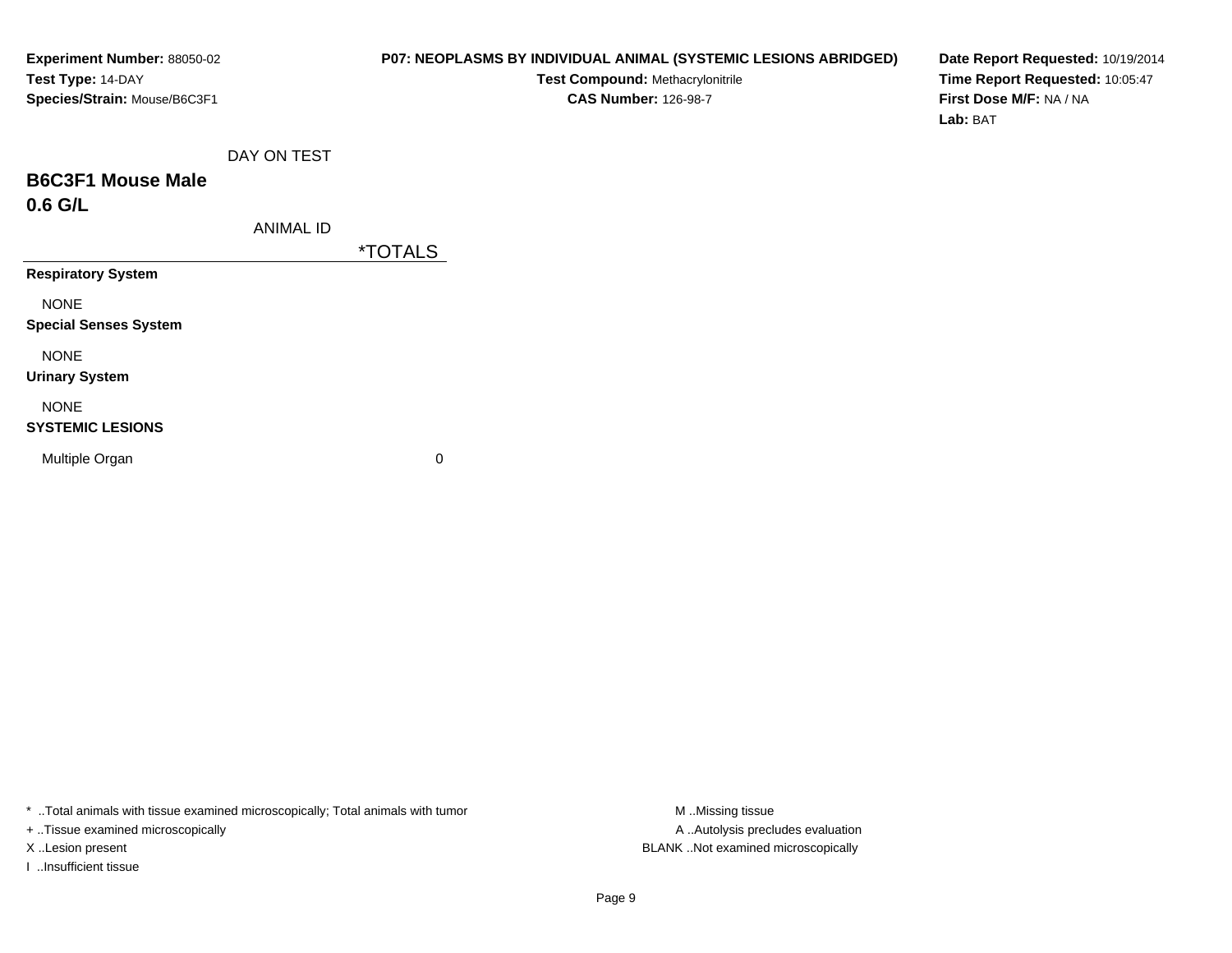**Test Compound:** Methacrylonitrile

**CAS Number:** 126-98-7

**Date Report Requested:** 10/19/2014**Time Report Requested:** 10:05:47**First Dose M/F:** NA / NA**Lab:** BAT

| <b>B6C3F1 Mouse Male</b><br>$1.2$ G/L                                                                            | DAY ON TEST<br><b>ANIMAL ID</b> | 0<br>0<br>1<br>5<br>0<br>0<br>0<br>$\overline{c}$<br>1 | 0<br>0<br>1<br>5<br>$\mathsf 0$<br>0<br>0<br>$\overline{\mathbf{c}}$<br>$\overline{2}$ | 0<br>$\theta$<br>0<br>$\boldsymbol{4}$<br>$\mathbf 0$<br>0<br>0<br>$\overline{\mathbf{c}}$<br>3 | 0<br>$\boldsymbol{\theta}$<br>$\boldsymbol{l}$<br>5<br>0<br>0<br>0<br>$\overline{c}$<br>4 | 0<br>0<br>$\boldsymbol{l}$<br>5<br>$\mathbf 0$<br>0<br>0<br>$\overline{\mathbf{c}}$<br>5 | <i><b>*TOTALS</b></i> |
|------------------------------------------------------------------------------------------------------------------|---------------------------------|--------------------------------------------------------|----------------------------------------------------------------------------------------|-------------------------------------------------------------------------------------------------|-------------------------------------------------------------------------------------------|------------------------------------------------------------------------------------------|-----------------------|
| <b>Alimentary System</b>                                                                                         |                                 |                                                        |                                                                                        |                                                                                                 |                                                                                           |                                                                                          |                       |
| Intestine Small, Duodenum<br>Liver<br>Stomach, Forestomach<br>Stomach, Glandular<br><b>Cardiovascular System</b> |                                 |                                                        |                                                                                        | $\ddot{}$<br>$\ddot{}$<br>$\ddot{}$<br>$\ddot{}$                                                |                                                                                           |                                                                                          | 1<br>1<br>1<br>1      |
| <b>NONE</b><br><b>Endocrine System</b>                                                                           |                                 |                                                        |                                                                                        |                                                                                                 |                                                                                           |                                                                                          |                       |
| <b>Adrenal Cortex</b><br>Adrenal Medulla<br><b>General Body System</b>                                           |                                 |                                                        |                                                                                        | +<br>+                                                                                          |                                                                                           |                                                                                          | 1<br>$\mathbf{1}$     |
| <b>NONE</b><br><b>Genital System</b>                                                                             |                                 |                                                        |                                                                                        |                                                                                                 |                                                                                           |                                                                                          |                       |
| <b>NONE</b><br><b>Hematopoietic System</b>                                                                       |                                 |                                                        |                                                                                        |                                                                                                 |                                                                                           |                                                                                          |                       |
| Spleen<br>Thymus<br><b>Integumentary System</b><br><b>NONE</b>                                                   |                                 |                                                        |                                                                                        | +<br>+                                                                                          |                                                                                           |                                                                                          | 1<br>$\mathbf{1}$     |

\* ..Total animals with tissue examined microscopically; Total animals with tumor **M** . Missing tissue M ..Missing tissue

+ ..Tissue examined microscopically

**Experiment Number:** 88050-02

**Species/Strain:** Mouse/B6C3F1

**Test Type:** 14-DAY

I ..Insufficient tissue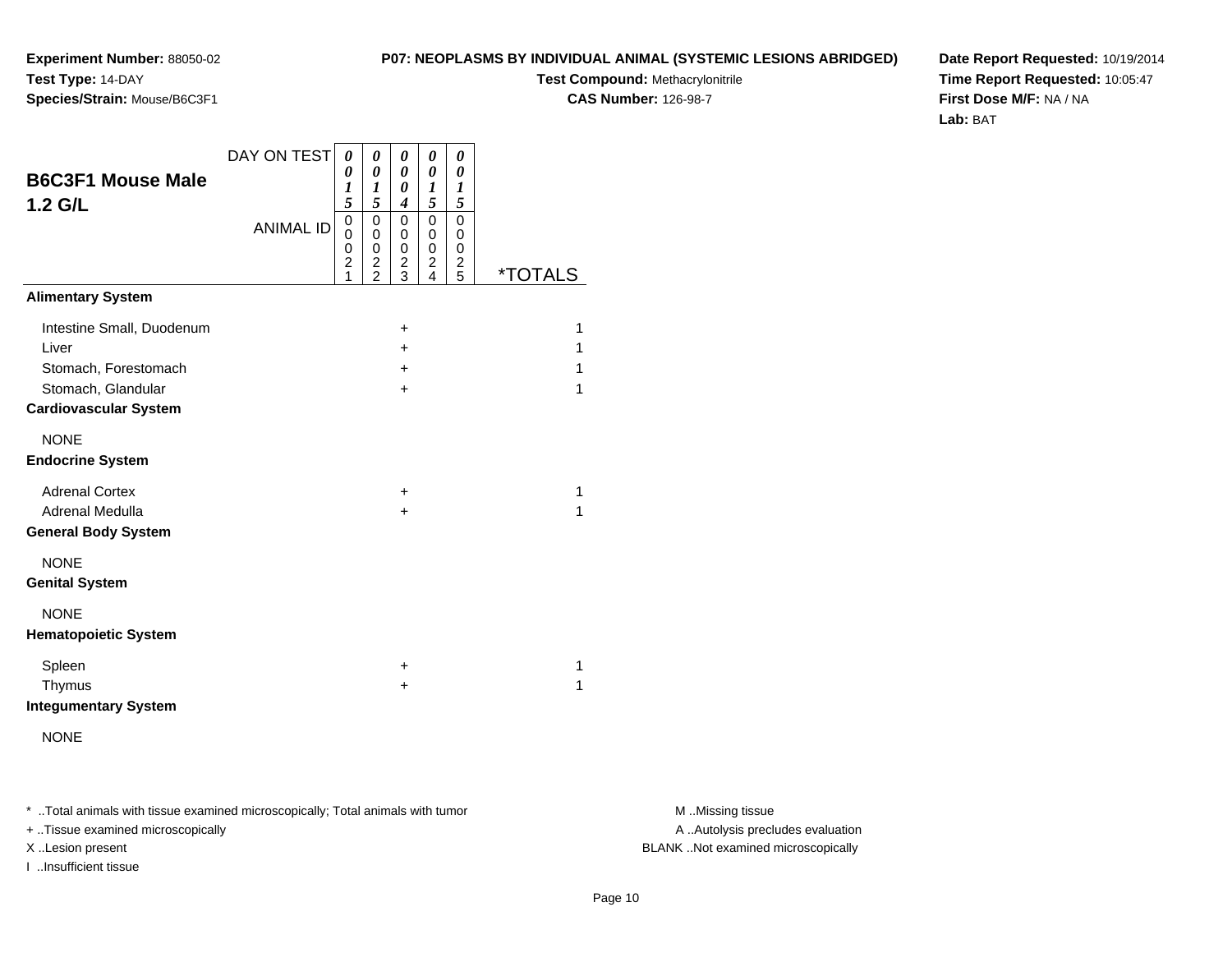**Test Compound:** Methacrylonitrile

**CAS Number:** 126-98-7

**Date Report Requested:** 10/19/2014**Time Report Requested:** 10:05:47**First Dose M/F:** NA / NA**Lab:** BAT

| <b>B6C3F1 Mouse Male</b><br>$1.2$ G/L    | DAY ON TEST<br><b>ANIMAL ID</b> | 0<br>0<br>$\boldsymbol{l}$<br>5<br>$\mathbf 0$<br>0 | 0<br>$\boldsymbol{\theta}$<br>$\boldsymbol{l}$<br>5<br>0<br>0 | 0<br>$\theta$<br>0<br>$\boldsymbol{4}$<br>0<br>0 | 0<br>0<br>1<br>5<br>$\mathbf 0$<br>0 | 0<br>0<br>1<br>5<br>$\mathbf 0$<br>0 |                       |
|------------------------------------------|---------------------------------|-----------------------------------------------------|---------------------------------------------------------------|--------------------------------------------------|--------------------------------------|--------------------------------------|-----------------------|
|                                          |                                 | 0<br>$\overline{c}$<br>1                            | 0<br>$\frac{2}{2}$                                            | $\mathbf 0$<br>$\frac{2}{3}$                     | 0<br>$\overline{\mathbf{c}}$<br>4    | $\mathbf 0$<br>$\boldsymbol{2}$<br>5 | <i><b>*TOTALS</b></i> |
| <b>Musculoskeletal System</b>            |                                 |                                                     |                                                               |                                                  |                                      |                                      |                       |
| <b>NONE</b><br><b>Nervous System</b>     |                                 |                                                     |                                                               |                                                  |                                      |                                      |                       |
| <b>Brain</b><br>Peripheral Nerve         |                                 |                                                     |                                                               | +<br>+                                           |                                      |                                      | 1<br>1                |
| Spinal Cord<br><b>Respiratory System</b> |                                 |                                                     |                                                               | $\ddot{}$                                        |                                      |                                      | 1                     |
| Lung<br><b>Special Senses System</b>     |                                 |                                                     |                                                               | $\ddot{}$                                        |                                      |                                      | 1                     |
| <b>NONE</b><br><b>Urinary System</b>     |                                 |                                                     |                                                               |                                                  |                                      |                                      |                       |
| Kidney<br><b>SYSTEMIC LESIONS</b>        |                                 |                                                     |                                                               | $\ddot{}$                                        |                                      |                                      | 1                     |
| Multiple Organ                           |                                 |                                                     |                                                               | +                                                |                                      |                                      | 1                     |

\* ..Total animals with tissue examined microscopically; Total animals with tumor **M** . Missing tissue M ..Missing tissue

+ ..Tissue examined microscopically

I ..Insufficient tissue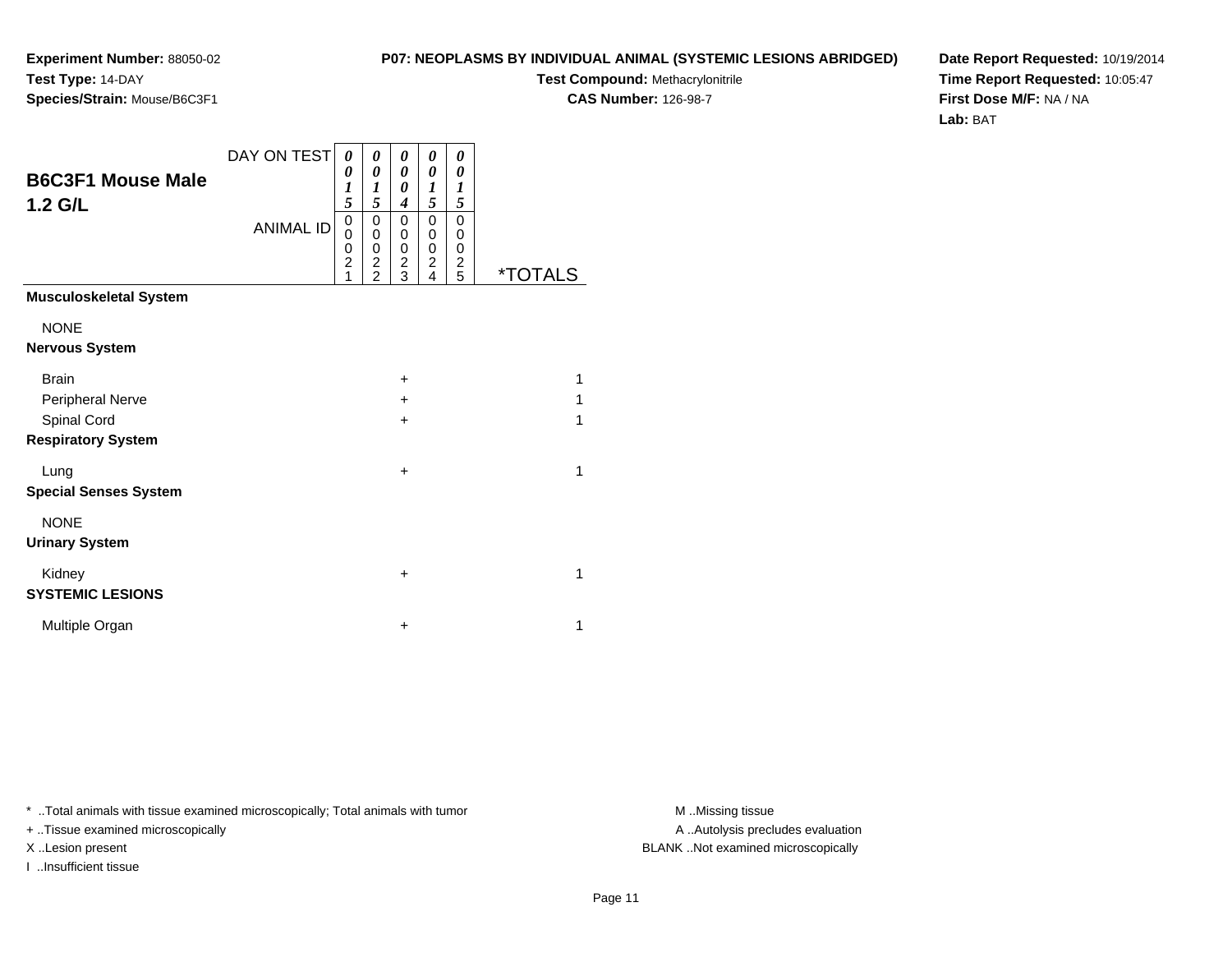**Test Compound:** Methacrylonitrile

**CAS Number:** 126-98-7

**Date Report Requested:** 10/19/2014**Time Report Requested:** 10:05:47**First Dose M/F:** NA / NA**Lab:** BAT

| <b>B6C3F1 Mouse Male</b><br>2.4 G/L                                                                              | DAY ON TEST<br><b>ANIMAL ID</b> | 0<br>0<br>1<br>5<br>0<br>$\Omega$<br>0<br>$\overline{\mathbf{c}}$ | 0<br>0<br>1<br>5<br>0<br>$\Omega$<br>$\mathbf 0$<br>$\overline{\mathbf{c}}$ | 0<br>0<br>0<br>$\overline{c}$<br>$\mathbf 0$<br>0<br>0<br>$\overline{\mathbf{c}}$ | 0<br>0<br>1<br>5<br>$\mathbf 0$<br>0<br>0<br>$\overline{\mathbf{c}}$ | 0<br>0<br>1<br>5<br>$\mathbf 0$<br>0<br>$\mathbf 0$<br>3 |                       |
|------------------------------------------------------------------------------------------------------------------|---------------------------------|-------------------------------------------------------------------|-----------------------------------------------------------------------------|-----------------------------------------------------------------------------------|----------------------------------------------------------------------|----------------------------------------------------------|-----------------------|
| <b>Alimentary System</b>                                                                                         |                                 | 6                                                                 | $\overline{7}$                                                              | 8                                                                                 | 9                                                                    | $\Omega$                                                 | <i><b>*TOTALS</b></i> |
| Intestine Small, Duodenum<br>Liver<br>Stomach, Forestomach<br>Stomach, Glandular<br><b>Cardiovascular System</b> |                                 | +<br>$+$<br>$\ddot{}$<br>$\ddot{}$                                | ÷<br>$+$<br>$+$<br>+                                                        | ÷<br>$+$<br>$+$<br>$\ddot{}$                                                      | ÷<br>$\ddot{}$<br>$+$<br>$\ddot{}$                                   | ÷<br>$\ddot{}$<br>$\ddot{}$<br>+                         | 5<br>5<br>5<br>5      |
| <b>NONE</b><br><b>Endocrine System</b>                                                                           |                                 |                                                                   |                                                                             |                                                                                   |                                                                      |                                                          |                       |
| <b>Adrenal Cortex</b><br>Adrenal Medulla<br><b>General Body System</b>                                           |                                 | ٠<br>+                                                            | +                                                                           | +                                                                                 | ٠<br>+                                                               | ٠<br>+                                                   | 5<br>5                |
| <b>NONE</b><br><b>Genital System</b>                                                                             |                                 |                                                                   |                                                                             |                                                                                   |                                                                      |                                                          |                       |
| <b>NONE</b><br><b>Hematopoietic System</b>                                                                       |                                 |                                                                   |                                                                             |                                                                                   |                                                                      |                                                          |                       |
| Spleen<br>Thymus<br><b>Integumentary System</b><br><b>NONE</b>                                                   |                                 | ÷<br>$\ddot{}$                                                    | ÷                                                                           | ÷<br>$\div$                                                                       | ÷<br>$\ddot{}$                                                       | +<br>٠                                                   | 5<br>5                |

\* ..Total animals with tissue examined microscopically; Total animals with tumor **M** . Missing tissue M ..Missing tissue

+ ..Tissue examined microscopically

**Experiment Number:** 88050-02

**Species/Strain:** Mouse/B6C3F1

**Test Type:** 14-DAY

I ..Insufficient tissue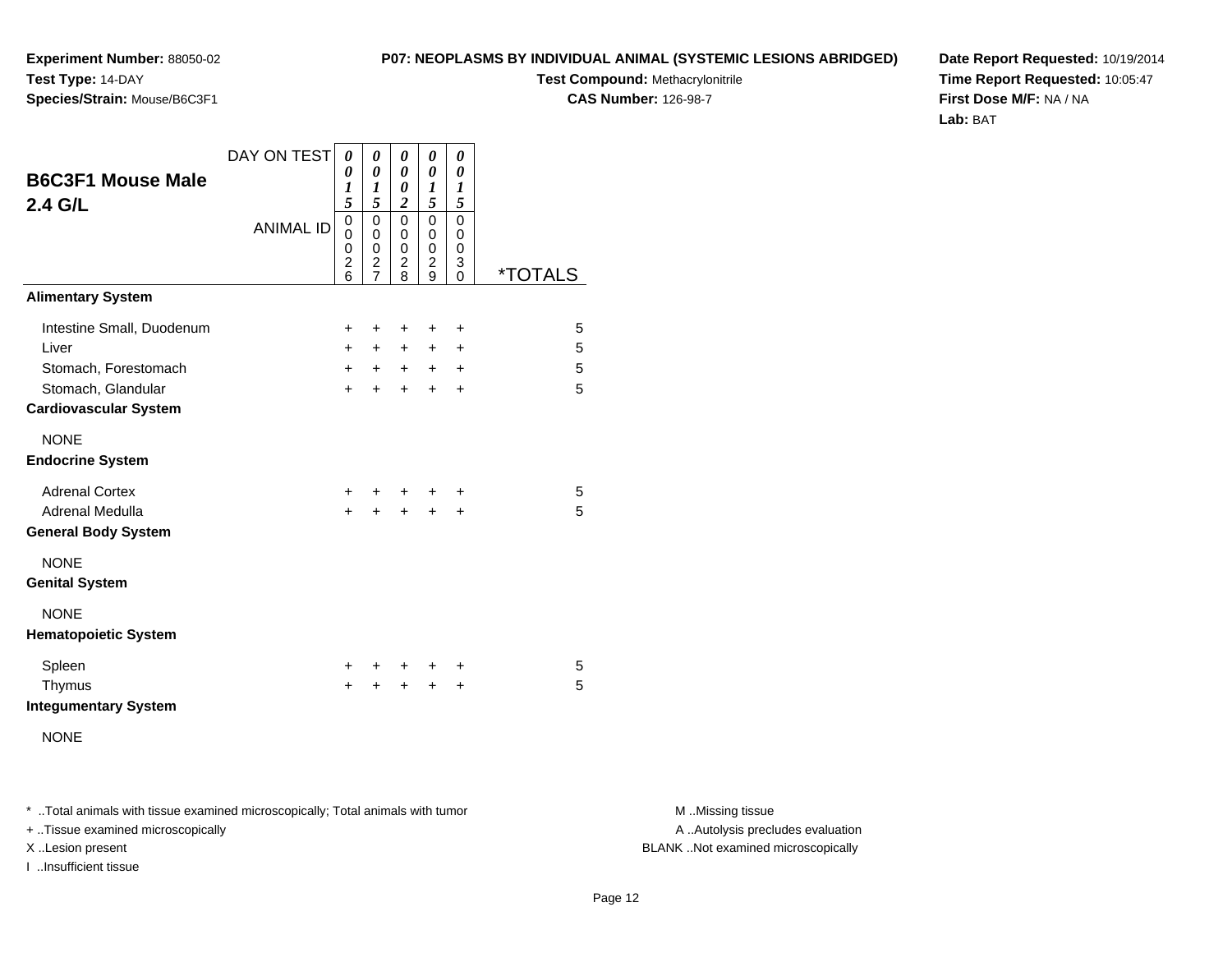## **P07: NEOPLASMS BY INDIVIDUAL ANIMAL (SYSTEMIC LESIONS ABRIDGED)**

**Test Compound:** Methacrylonitrile

**CAS Number:** 126-98-7

**Date Report Requested:** 10/19/2014**Time Report Requested:** 10:05:47**First Dose M/F:** NA / NA**Lab:** BAT

| <b>B6C3F1 Mouse Male</b><br>2.4 G/L      | DAY ON TEST      | 0<br>0<br>1<br>5<br>$\mathbf 0$ | 0<br>0<br>$\boldsymbol{l}$<br>5<br>$\pmb{0}$    | 0<br>$\boldsymbol{\theta}$<br>$\boldsymbol{\theta}$<br>$\boldsymbol{2}$<br>$\overline{0}$ | 0<br>0<br>$\boldsymbol{l}$<br>5<br>$\pmb{0}$ | 0<br>0<br>$\boldsymbol{l}$<br>$\sqrt{5}$<br>$\pmb{0}$ |                       |                        |
|------------------------------------------|------------------|---------------------------------|-------------------------------------------------|-------------------------------------------------------------------------------------------|----------------------------------------------|-------------------------------------------------------|-----------------------|------------------------|
|                                          | <b>ANIMAL ID</b> | 0<br>0<br>$\boldsymbol{2}$<br>6 | 0<br>$\begin{array}{c} 0 \\ 2 \\ 7 \end{array}$ | 0<br>$\pmb{0}$<br>$^{\mathsf{2}}_{\mathsf{8}}$                                            | 0<br>$\pmb{0}$<br>$\overline{c}$<br>9        | 0<br>$\pmb{0}$<br>3<br>$\mathbf 0$                    | <i><b>*TOTALS</b></i> |                        |
| <b>Musculoskeletal System</b>            |                  |                                 |                                                 |                                                                                           |                                              |                                                       |                       |                        |
| <b>NONE</b><br><b>Nervous System</b>     |                  |                                 |                                                 |                                                                                           |                                              |                                                       |                       |                        |
| <b>Brain</b>                             |                  | $\ddot{}$                       | $+$                                             | $\ddot{}$                                                                                 | $+$                                          | +                                                     | 5                     |                        |
| Peripheral Nerve                         |                  | $\ddot{}$                       | $+$                                             | $+$                                                                                       | $+$                                          | $\ddot{}$                                             | 5                     |                        |
| Spinal Cord<br><b>Respiratory System</b> |                  | $+$                             | $+$                                             | $+$                                                                                       | $+$                                          | $\ddot{}$                                             | 5                     |                        |
| Lung<br><b>Special Senses System</b>     |                  | $\ddot{}$                       | $\div$                                          | $\div$                                                                                    | $\ddot{}$                                    | $\ddot{}$                                             | 5                     |                        |
| <b>NONE</b><br><b>Urinary System</b>     |                  |                                 |                                                 |                                                                                           |                                              |                                                       |                       |                        |
| Kidney<br><b>SYSTEMIC LESIONS</b>        |                  | $\ddot{}$                       |                                                 |                                                                                           | ÷                                            | ÷                                                     | 5                     |                        |
| Multiple Organ                           |                  | $\ddot{}$                       |                                                 | +                                                                                         | ٠                                            | ÷                                                     | 5                     | ***END OF MALE DATA*** |

\* ..Total animals with tissue examined microscopically; Total animals with tumor **M** . Missing tissue M ..Missing tissue

+ ..Tissue examined microscopically

I ..Insufficient tissue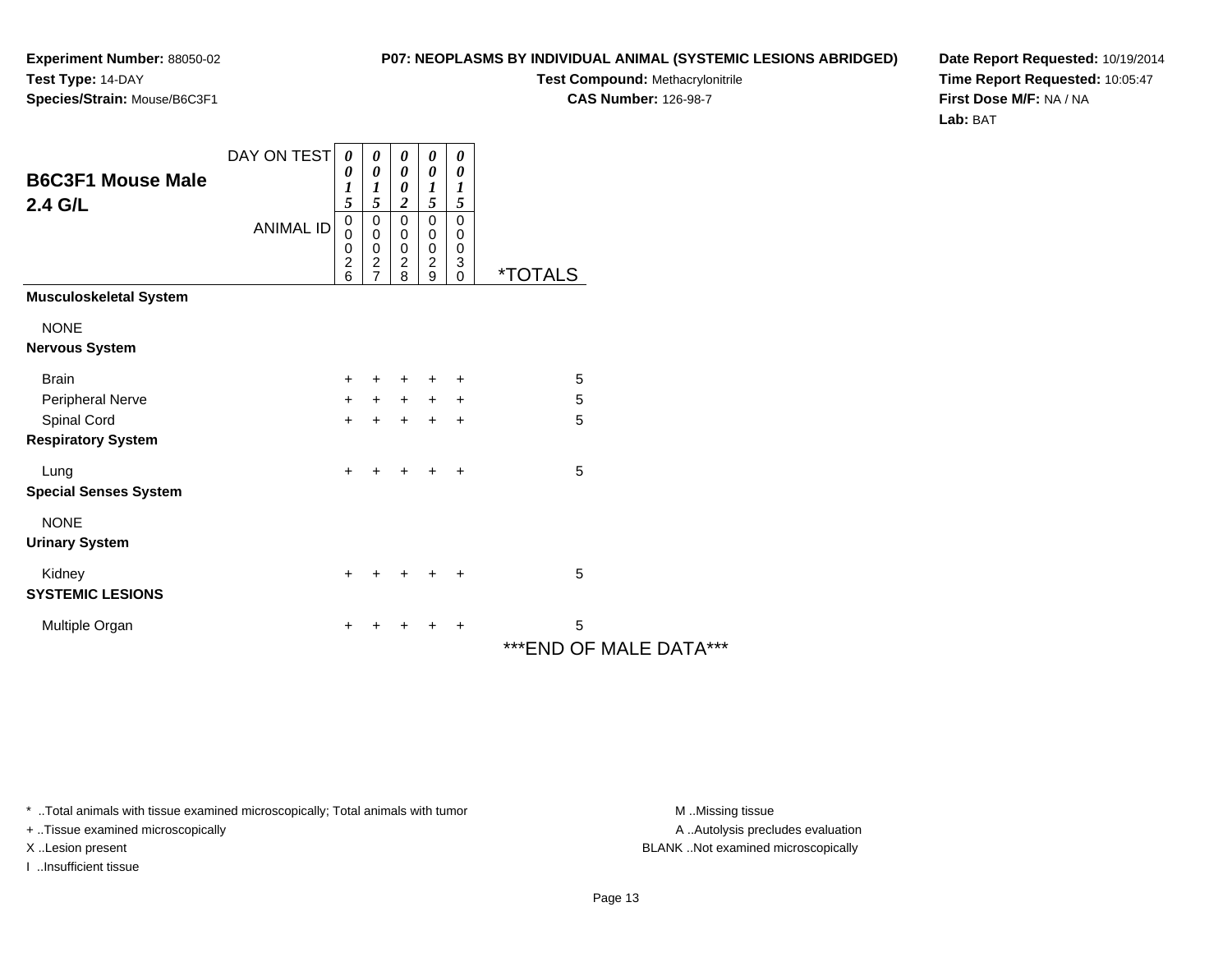**Experiment Number:** 88050-02**Test Type:** 14-DAY**Species/Strain:** Mouse/B6C3F1

**Test Compound:** Methacrylonitrile**CAS Number:** 126-98-7

**Date Report Requested:** 10/19/2014**Time Report Requested:** 10:05:47**First Dose M/F:** NA / NA**Lab:** BAT

| <b>B6C3F1 Mouse Female</b>                         | DAY ON TEST      | 0<br>0                                    | 0<br>0                        | 0<br>0                          | 0<br>0                          | 0<br>0                                       |                       |
|----------------------------------------------------|------------------|-------------------------------------------|-------------------------------|---------------------------------|---------------------------------|----------------------------------------------|-----------------------|
| $0$ G/L                                            |                  | $\boldsymbol{l}$<br>5                     | 1<br>5                        | 1<br>5                          | 1<br>5                          | 1<br>5                                       |                       |
|                                                    | <b>ANIMAL ID</b> | $\mathsf 0$<br>$\mathbf 0$<br>0<br>3<br>1 | 0<br>0<br>0<br>3<br>$\bar{z}$ | $\mathbf 0$<br>0<br>0<br>3<br>3 | $\mathbf 0$<br>0<br>0<br>3<br>4 | $\mathbf 0$<br>0<br>0<br>3<br>$\overline{5}$ | <i><b>*TOTALS</b></i> |
| <b>Alimentary System</b>                           |                  |                                           |                               |                                 |                                 |                                              |                       |
| Intestine Small, Duodenum                          |                  | $\ddot{}$                                 | +                             | +                               | +                               | +                                            | 5                     |
| Liver                                              |                  | $+$                                       | $+$                           | $+$                             | $+$                             | $\ddot{}$                                    | 5                     |
| Stomach, Forestomach                               |                  | $+$                                       | $+$                           | $+$                             | $+$                             | $\ddot{}$                                    | 5                     |
| Stomach, Glandular<br><b>Cardiovascular System</b> |                  | $+$                                       | $\ddot{}$                     | $\ddot{}$                       | $+$                             | $\ddot{}$                                    | 5                     |
| <b>NONE</b><br><b>Endocrine System</b>             |                  |                                           |                               |                                 |                                 |                                              |                       |
| <b>Adrenal Cortex</b>                              |                  | $\pm$                                     |                               |                                 | ÷                               | ÷                                            | 5                     |
| Adrenal Medulla                                    |                  | $\ddot{}$                                 | +                             | $\ddot{}$                       | $\ddot{}$                       | +                                            | 5                     |
| <b>General Body System</b>                         |                  |                                           |                               |                                 |                                 |                                              |                       |
| <b>NONE</b><br><b>Genital System</b>               |                  |                                           |                               |                                 |                                 |                                              |                       |
| <b>NONE</b><br><b>Hematopoietic System</b>         |                  |                                           |                               |                                 |                                 |                                              |                       |
| Spleen                                             |                  | ÷                                         | ٠                             | +                               | $\pm$                           | ÷                                            | 5                     |
| Thymus<br><b>Integumentary System</b>              |                  | $\ddot{}$                                 |                               | $\ddot{}$                       | $\ddot{}$                       | $\ddot{}$                                    | 5                     |
| <b>NONE</b>                                        |                  |                                           |                               |                                 |                                 |                                              |                       |

\* ..Total animals with tissue examined microscopically; Total animals with tumor **M** . Missing tissue M ..Missing tissue

+ ..Tissue examined microscopically

I ..Insufficient tissue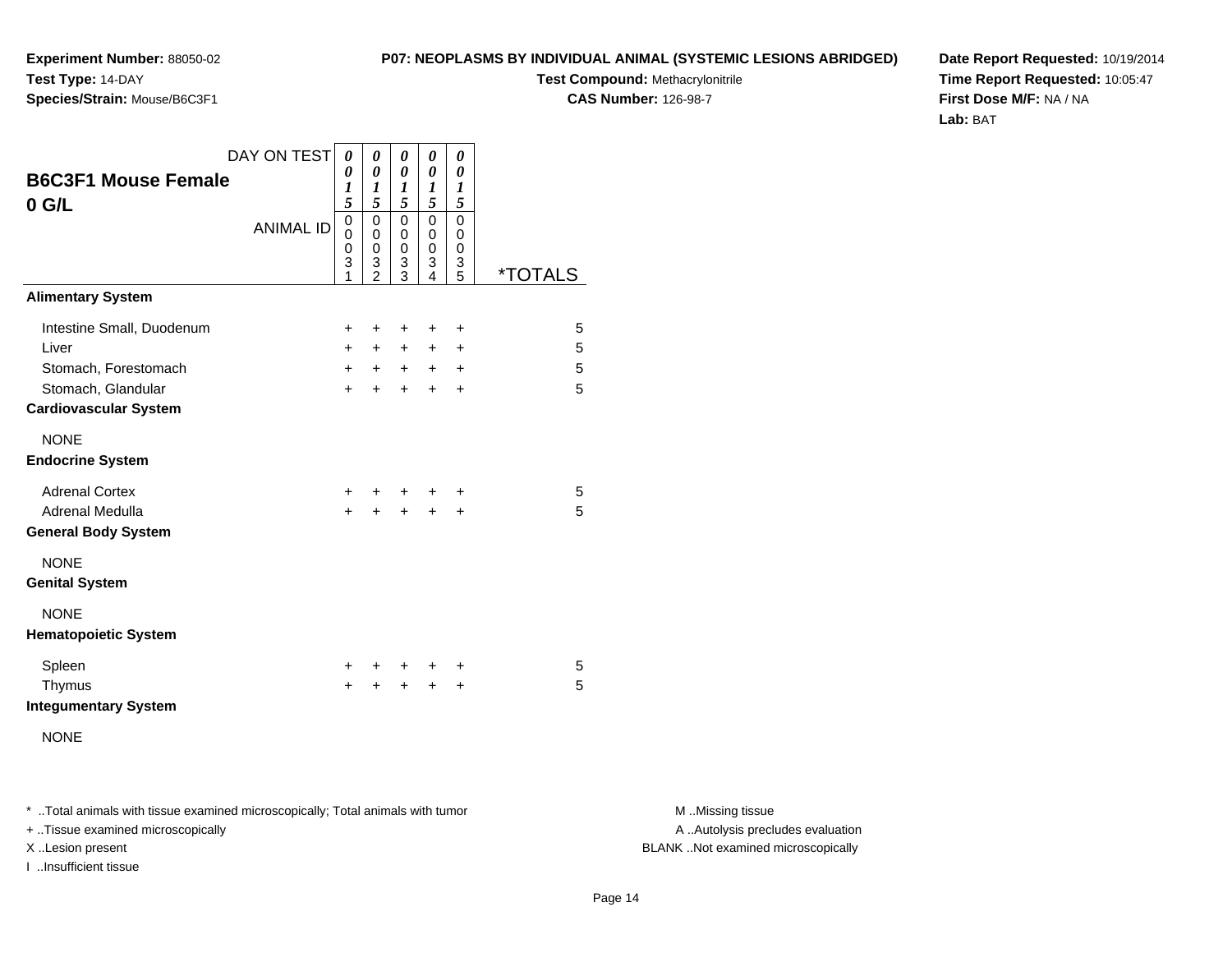**Test Compound:** Methacrylonitrile

**CAS Number:** 126-98-7

**Date Report Requested:** 10/19/2014**Time Report Requested:** 10:05:47**First Dose M/F:** NA / NA**Lab:** BAT

|                                       | DAY ON TEST      | 0                | 0                                                    | 0                            | 0                                         | 0                               |                       |
|---------------------------------------|------------------|------------------|------------------------------------------------------|------------------------------|-------------------------------------------|---------------------------------|-----------------------|
| <b>B6C3F1 Mouse Female</b><br>$0$ G/L |                  | 0<br>1<br>5      | $\pmb{\theta}$<br>1<br>5                             | 0<br>1<br>5                  | 0<br>1<br>5                               | 0<br>1<br>5                     |                       |
|                                       | <b>ANIMAL ID</b> | 0<br>0<br>0<br>3 | 0<br>0<br>$\begin{array}{c} 0 \\ 3 \\ 2 \end{array}$ | 0<br>0<br>0<br>$\frac{3}{3}$ | $\mathbf 0$<br>0<br>$\mathbf 0$<br>3<br>4 | $\mathbf 0$<br>0<br>0<br>3<br>5 | <i><b>*TOTALS</b></i> |
| <b>Musculoskeletal System</b>         |                  |                  |                                                      |                              |                                           |                                 |                       |
| <b>NONE</b>                           |                  |                  |                                                      |                              |                                           |                                 |                       |
| <b>Nervous System</b>                 |                  |                  |                                                      |                              |                                           |                                 |                       |
| <b>Brain</b>                          |                  | ÷                | +                                                    | +                            | ٠                                         | ٠                               | 5                     |
| Peripheral Nerve                      |                  | $+$              | $\ddot{}$                                            | $+$                          | $\ddot{}$                                 | $\ddot{}$                       | 5                     |
| Spinal Cord                           |                  | $\ddot{}$        | $\ddot{}$                                            | $\ddot{}$                    | $\ddot{}$                                 | $\ddot{}$                       | 5                     |
| <b>Respiratory System</b>             |                  |                  |                                                      |                              |                                           |                                 |                       |
| Lung<br><b>Special Senses System</b>  |                  | $\ddot{}$        | ٠                                                    | ٠                            | +                                         | M                               | $\overline{4}$        |
| <b>NONE</b><br><b>Urinary System</b>  |                  |                  |                                                      |                              |                                           |                                 |                       |
| Kidney<br><b>SYSTEMIC LESIONS</b>     |                  | ÷                |                                                      |                              |                                           | +                               | 5                     |
| Multiple Organ                        |                  | ٠                |                                                      |                              |                                           | +                               | 5                     |

\* ..Total animals with tissue examined microscopically; Total animals with tumor **M** . Missing tissue M ..Missing tissue

+ ..Tissue examined microscopically

I ..Insufficient tissue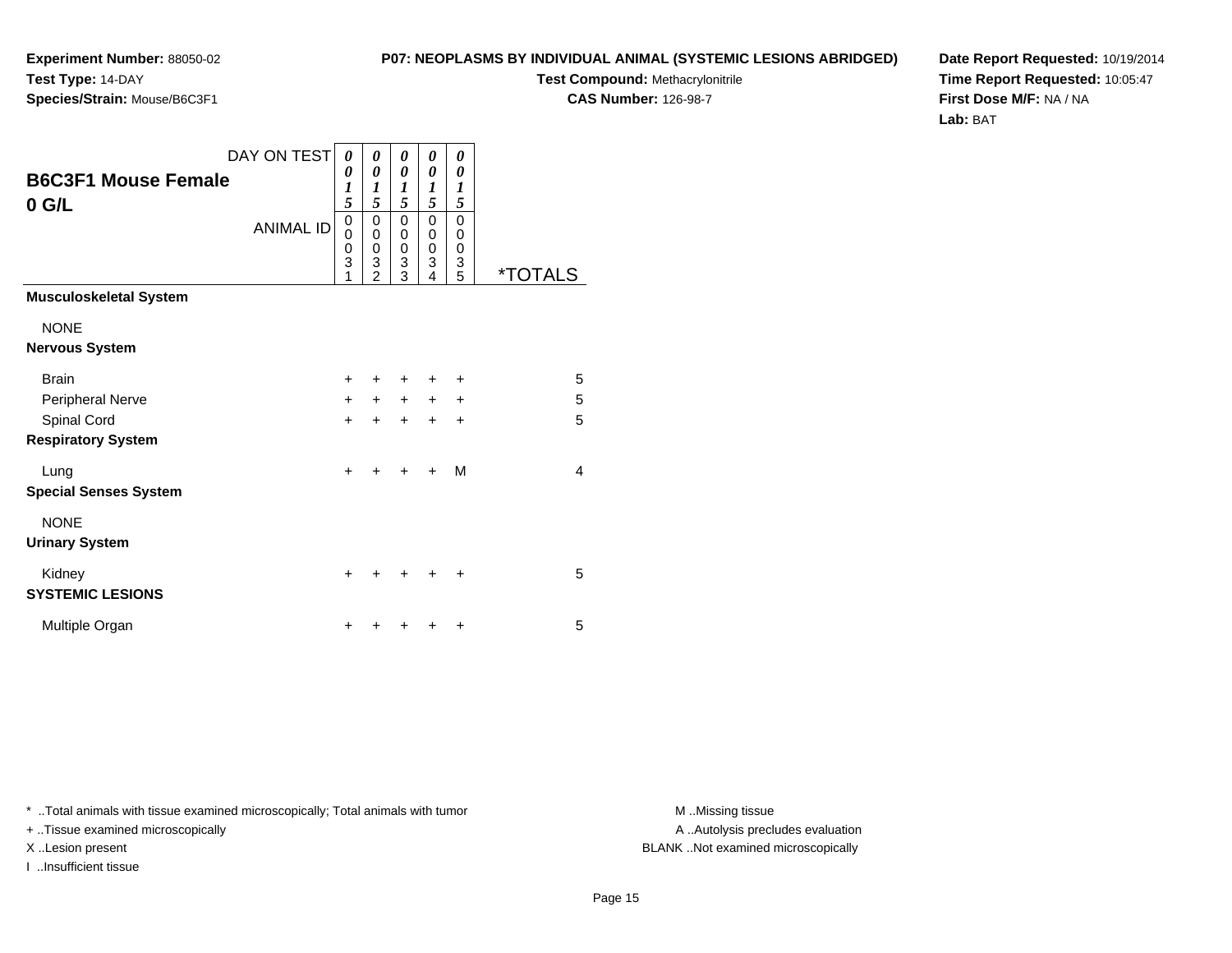### **P07: NEOPLASMS BY INDIVIDUAL ANIMAL (SYSTEMIC LESIONS ABRIDGED)**

**Test Compound:** Methacrylonitrile**CAS Number:** 126-98-7

**Date Report Requested:** 10/19/2014**Time Report Requested:** 10:05:47**First Dose M/F:** NA / NA**Lab:** BAT

DAY ON TEST

# **B6C3F1 Mouse Female0.15 G/L**

ANIMAL ID

\*TOTALS

**Alimentary System**

NONE

**Cardiovascular System**

NONE

**Endocrine System**

NONE

**General Body System**

NONE

**Genital System**

NONE

**Hematopoietic System**

NONE

**Integumentary System**

NONE

**Musculoskeletal System**

NONE

**Nervous System**

NONE

\* ..Total animals with tissue examined microscopically; Total animals with tumor **M** ..Missing tissue M ..Missing tissue

+ ..Tissue examined microscopically

I ..Insufficient tissue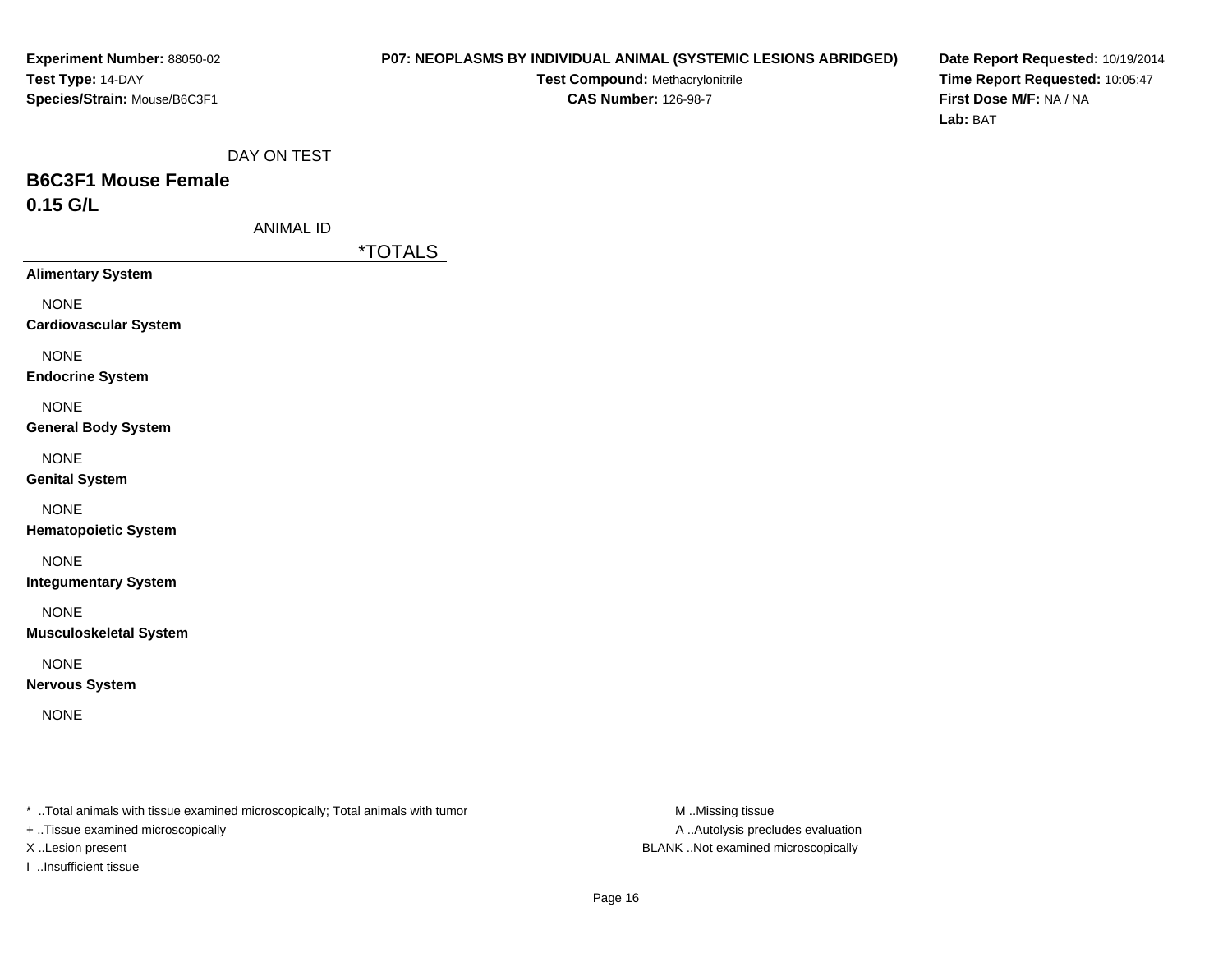### **P07: NEOPLASMS BY INDIVIDUAL ANIMAL (SYSTEMIC LESIONS ABRIDGED)**

**Test Compound:** Methacrylonitrile**CAS Number:** 126-98-7

**Date Report Requested:** 10/19/2014**Time Report Requested:** 10:05:47**First Dose M/F:** NA / NA**Lab:** BAT

DAY ON TEST

# **B6C3F1 Mouse Female0.15 G/L**

ANIMAL ID

\*TOTALS

**Respiratory System**

NONE

**Special Senses System**

NONE

**Urinary System**

NONE

### **SYSTEMIC LESIONS**

Multiple Organ

 $\mathbf n$  0

\* ..Total animals with tissue examined microscopically; Total animals with tumor **M** ..Missing tissue M ..Missing tissue

+ ..Tissue examined microscopically

I ..Insufficient tissue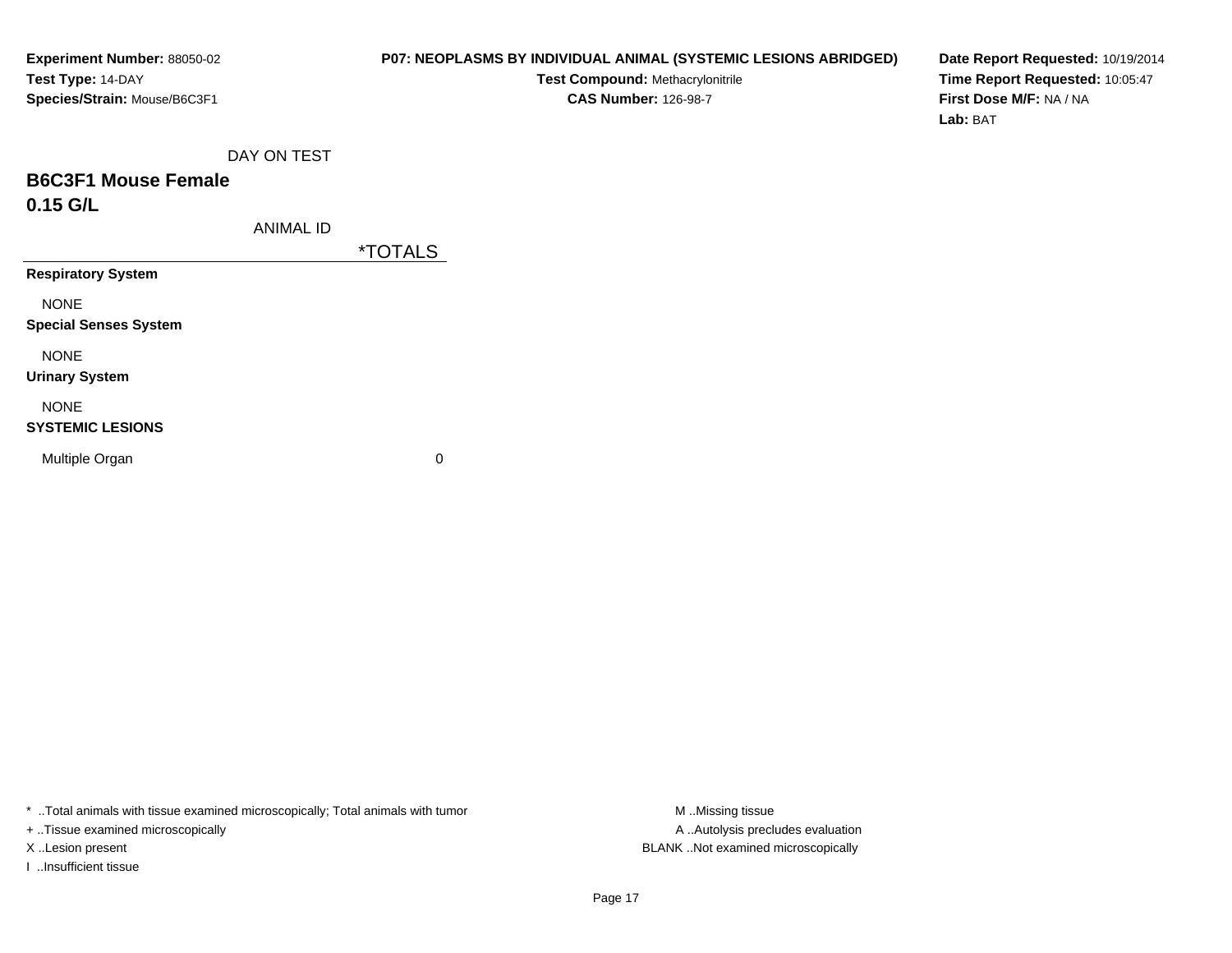### **P07: NEOPLASMS BY INDIVIDUAL ANIMAL (SYSTEMIC LESIONS ABRIDGED)**

**Test Compound:** Methacrylonitrile**CAS Number:** 126-98-7

**Date Report Requested:** 10/19/2014**Time Report Requested:** 10:05:47**First Dose M/F:** NA / NA**Lab:** BAT

DAY ON TEST

# **B6C3F1 Mouse Female0.3 G/L**

ANIMAL ID

\*TOTALS

**Alimentary System**

NONE

**Cardiovascular System**

NONE

**Endocrine System**

NONE

**General Body System**

NONE

**Genital System**

NONE

**Hematopoietic System**

NONE

**Integumentary System**

NONE

**Musculoskeletal System**

NONE

**Nervous System**

NONE

\* ..Total animals with tissue examined microscopically; Total animals with tumor **M** ..Missing tissue M ..Missing tissue

+ ..Tissue examined microscopically

I ..Insufficient tissue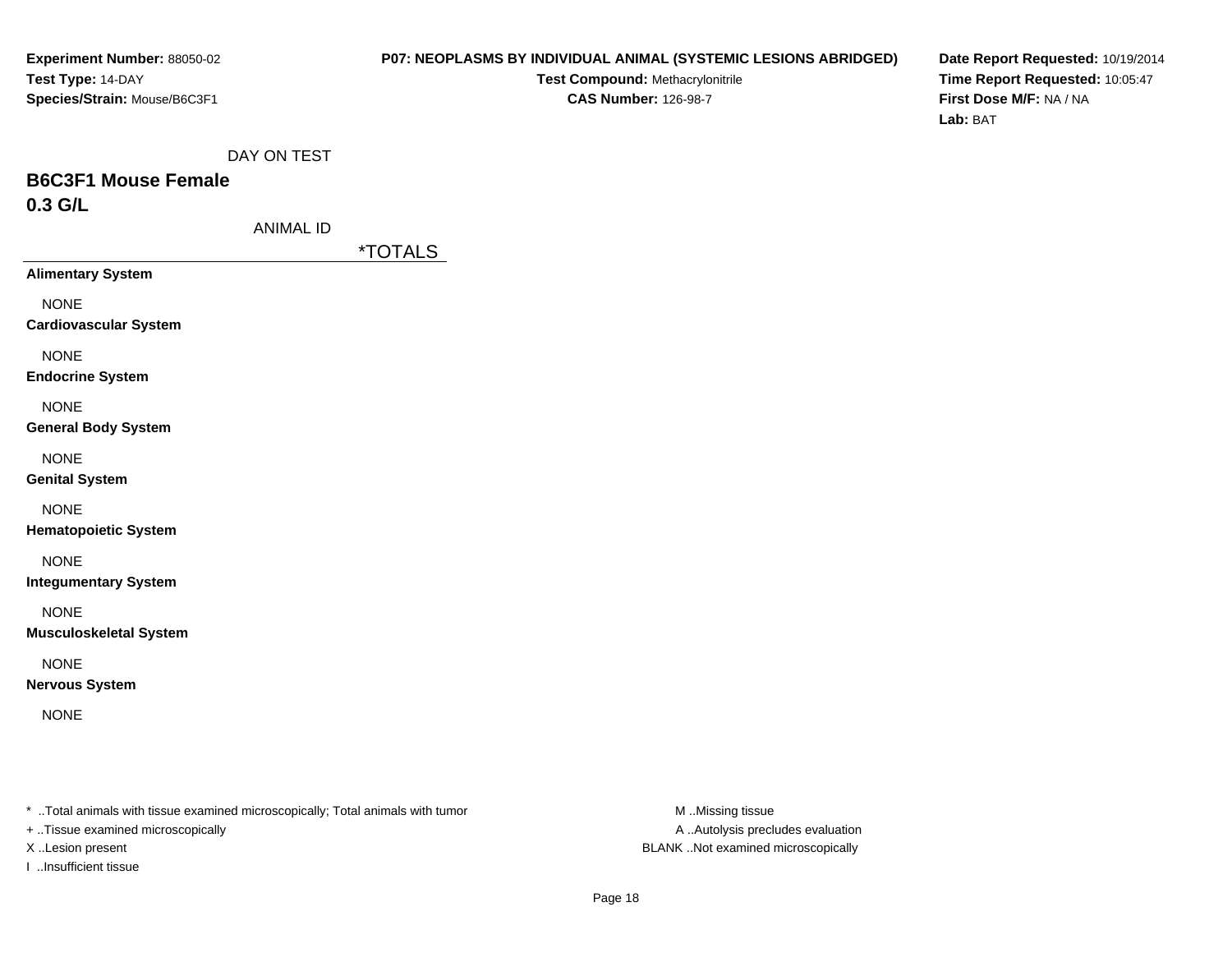### **P07: NEOPLASMS BY INDIVIDUAL ANIMAL (SYSTEMIC LESIONS ABRIDGED)**

**Test Compound:** Methacrylonitrile**CAS Number:** 126-98-7

**Date Report Requested:** 10/19/2014**Time Report Requested:** 10:05:47**First Dose M/F:** NA / NA**Lab:** BAT

DAY ON TEST

# **B6C3F1 Mouse Female0.3 G/L**

ANIMAL ID

\*TOTALS

**Respiratory System**

NONE

**Special Senses System**

NONE

**Urinary System**

NONE

### **SYSTEMIC LESIONS**

Multiple Organ

 $\mathbf n$  0

\* ..Total animals with tissue examined microscopically; Total animals with tumor **M** ..Missing tissue M ..Missing tissue

+ ..Tissue examined microscopically

I ..Insufficient tissue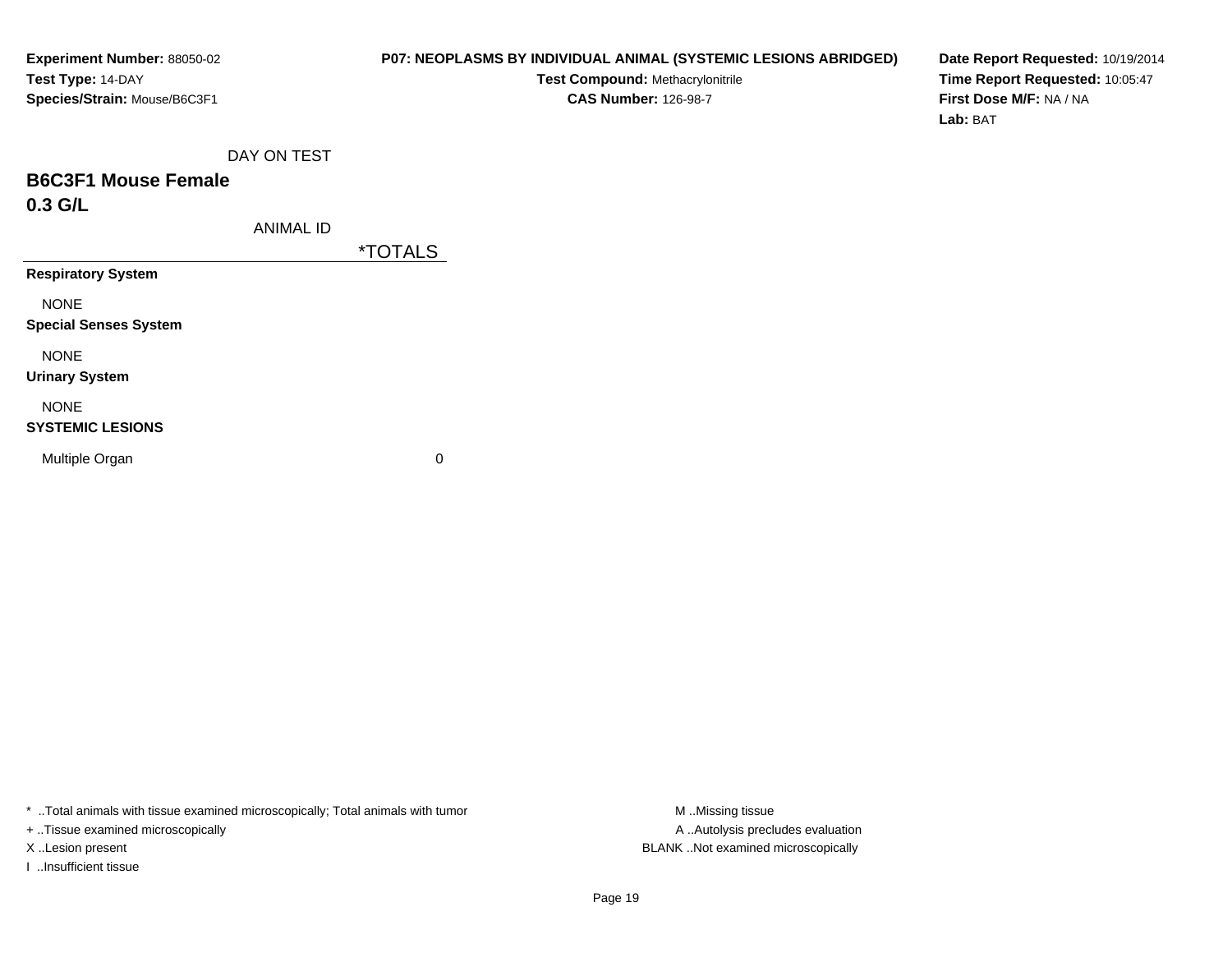**Test Compound:** Methacrylonitrile

**CAS Number:** 126-98-7

**Date Report Requested:** 10/19/2014**Time Report Requested:** 10:05:47**First Dose M/F:** NA / NA**Lab:** BAT

|                                       | DAY ON TEST      | 0                                 | 0                                    | 0                                    | 0                | 0                                    |                       |
|---------------------------------------|------------------|-----------------------------------|--------------------------------------|--------------------------------------|------------------|--------------------------------------|-----------------------|
| <b>B6C3F1 Mouse Female</b><br>0.6 G/L |                  | 0<br>1<br>5                       | 0<br>1<br>5                          | 0<br>1<br>5                          | 0<br>1<br>5      | $\boldsymbol{\theta}$<br>1<br>5      |                       |
|                                       | <b>ANIMAL ID</b> | 0<br>$\Omega$<br>$\mathbf 0$<br>4 | $\mathbf 0$<br>0<br>$\mathbf 0$<br>4 | $\mathbf 0$<br>0<br>$\mathbf 0$<br>4 | 0<br>0<br>0<br>4 | $\mathbf 0$<br>0<br>$\mathbf 0$<br>5 |                       |
| <b>Alimentary System</b>              |                  | 6                                 | $\overline{7}$                       | 8                                    | 9                | $\Omega$                             | <i><b>*TOTALS</b></i> |
| Intestine Small, Duodenum             |                  | $\pm$                             | ÷                                    | ÷                                    | ÷                | $\ddot{}$                            | 5                     |
| Liver                                 |                  | $+$                               | $+$                                  | $+$                                  | $+$              | $\ddot{}$                            | 5                     |
| Stomach, Forestomach                  |                  | $+$                               | $+$                                  | $+$                                  | $+$              | $\ddot{}$                            | 5                     |
| Stomach, Glandular                    |                  | $+$                               | $\pm$                                | $+$                                  | $\ddot{}$        | +                                    | 5                     |
| <b>Cardiovascular System</b>          |                  |                                   |                                      |                                      |                  |                                      |                       |
| <b>NONE</b>                           |                  |                                   |                                      |                                      |                  |                                      |                       |
| <b>Endocrine System</b>               |                  |                                   |                                      |                                      |                  |                                      |                       |
| <b>Adrenal Cortex</b>                 |                  | $+$                               |                                      |                                      | ÷                | +                                    | 5                     |
| Adrenal Medulla                       |                  | $+$                               | $+$                                  |                                      | $+ +$            | $\ddot{}$                            | 5                     |
| <b>General Body System</b>            |                  |                                   |                                      |                                      |                  |                                      |                       |
| <b>NONE</b>                           |                  |                                   |                                      |                                      |                  |                                      |                       |
| <b>Genital System</b>                 |                  |                                   |                                      |                                      |                  |                                      |                       |
| <b>NONE</b>                           |                  |                                   |                                      |                                      |                  |                                      |                       |
| <b>Hematopoietic System</b>           |                  |                                   |                                      |                                      |                  |                                      |                       |
| Spleen                                |                  | $\ddot{}$                         | +                                    | +                                    | +                | +                                    | 5                     |
| Thymus                                |                  | +                                 | +                                    | $\ddot{}$                            | $\ddot{}$        | +                                    | 5                     |
| <b>Integumentary System</b>           |                  |                                   |                                      |                                      |                  |                                      |                       |
| <b>NONE</b>                           |                  |                                   |                                      |                                      |                  |                                      |                       |

\* ..Total animals with tissue examined microscopically; Total animals with tumor **M** . Missing tissue M ..Missing tissue

+ ..Tissue examined microscopically

**Experiment Number:** 88050-02

**Species/Strain:** Mouse/B6C3F1

**Test Type:** 14-DAY

I ..Insufficient tissue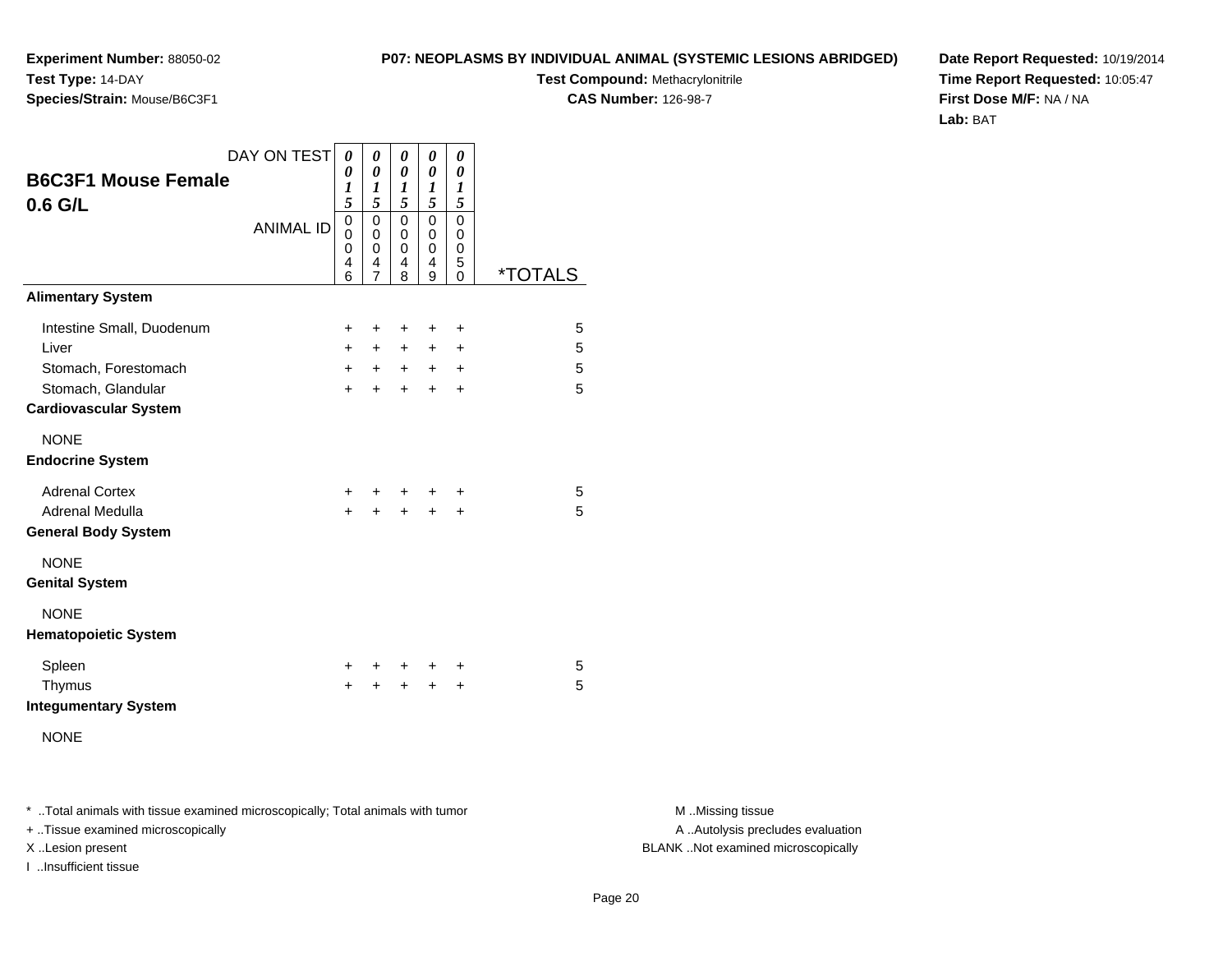**Test Compound:** Methacrylonitrile

**CAS Number:** 126-98-7

**Date Report Requested:** 10/19/2014**Time Report Requested:** 10:05:47**First Dose M/F:** NA / NA**Lab:** BAT

| <b>B6C3F1 Mouse Female</b><br>$0.6$ G/L | DAY ON TEST<br><b>ANIMAL ID</b> | 0<br>0<br>1<br>5<br>0<br>0<br>0 | 0<br>0<br>1<br>5<br>0<br>0<br>0 | 0<br>0<br>1<br>5<br>0<br>0<br>0 | 0<br>0<br>$\boldsymbol{l}$<br>5<br>0<br>0<br>0 | 0<br>0<br>1<br>5<br>0<br>0<br>0 |                       |
|-----------------------------------------|---------------------------------|---------------------------------|---------------------------------|---------------------------------|------------------------------------------------|---------------------------------|-----------------------|
|                                         |                                 | 4<br>6                          | 4<br>$\overline{7}$             | 4<br>8                          | 4<br>9                                         | 5<br>0                          | <i><b>*TOTALS</b></i> |
| <b>Musculoskeletal System</b>           |                                 |                                 |                                 |                                 |                                                |                                 |                       |
| <b>NONE</b>                             |                                 |                                 |                                 |                                 |                                                |                                 |                       |
| <b>Nervous System</b>                   |                                 |                                 |                                 |                                 |                                                |                                 |                       |
| <b>Brain</b>                            |                                 | $\ddot{}$                       |                                 | $\ddot{}$                       | $\ddot{}$                                      | $\ddot{}$                       | 5                     |
| Peripheral Nerve                        |                                 | $\ddot{}$                       | $+$                             | $+$                             | $+$                                            | $\ddot{}$                       | 5                     |
| Spinal Cord                             |                                 | $\ddot{}$                       | $\ddot{}$                       | $+$                             | $\ddot{}$                                      | $\ddot{}$                       | 5                     |
| <b>Respiratory System</b>               |                                 |                                 |                                 |                                 |                                                |                                 |                       |
| Lung                                    |                                 | $\ddot{}$                       |                                 | $\ddot{}$                       | $\ddot{}$                                      | $\ddot{}$                       | 5                     |
| <b>Special Senses System</b>            |                                 |                                 |                                 |                                 |                                                |                                 |                       |
| <b>NONE</b>                             |                                 |                                 |                                 |                                 |                                                |                                 |                       |
| <b>Urinary System</b>                   |                                 |                                 |                                 |                                 |                                                |                                 |                       |

\* ..Total animals with tissue examined microscopically; Total animals with tumor **M** ...Missing tissue M ...Missing tissue

 $\mathsf y$ 

n  $+$ 

+ ..Tissue examined microscopically

**Experiment Number:** 88050-02

**Species/Strain:** Mouse/B6C3F1

**Test Type:** 14-DAY

Kidney

**SYSTEMIC LESIONS**

Multiple Organ

I ..Insufficient tissue

A ..Autolysis precludes evaluation X ..Lesion present BLANK ..Not examined microscopically

<sup>+</sup> <sup>+</sup> <sup>+</sup> <sup>+</sup> <sup>5</sup>

<sup>+</sup> <sup>+</sup> <sup>+</sup> <sup>+</sup> <sup>5</sup>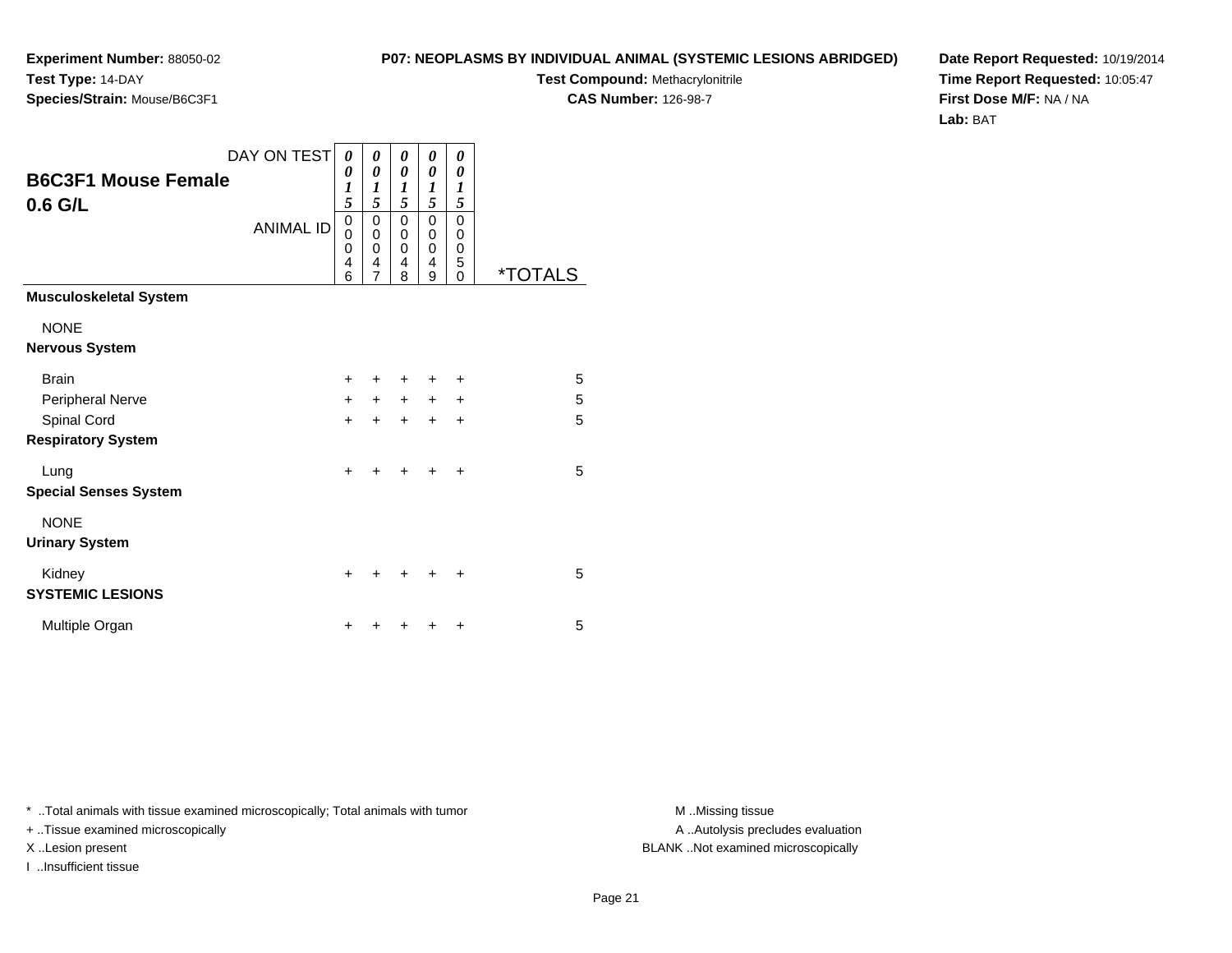**Test Type:** 14-DAY**Species/Strain:** Mouse/B6C3F1

**Experiment Number:** 88050-02

**Test Compound:** Methacrylonitrile**CAS Number:** 126-98-7

**Date Report Requested:** 10/19/2014**Time Report Requested:** 10:05:47**First Dose M/F:** NA / NA**Lab:** BAT

| <b>B6C3F1 Mouse Female</b><br>$1.2$ G/L            | DAY ON TEST<br><b>ANIMAL ID</b> | 0<br>0<br>0<br>$\mathfrak{z}$<br>$\mathbf 0$<br>0<br>0<br>5<br>1 | 0<br>0<br>0<br>3<br>0<br>0<br>0<br>5<br>$\mathfrak{p}$ | 0<br>0<br>0<br>$\overline{\mathbf{3}}$<br>0<br>0<br>0<br>5<br>3 | 0<br>$\boldsymbol{\theta}$<br>0<br>$\mathfrak{z}$<br>$\Omega$<br>0<br>$\mathbf 0$<br>5<br>4 | 0<br>0<br>$\boldsymbol{\theta}$<br>3<br>0<br>$\mathbf 0$<br>0<br>5<br>5 | <i><b>*TOTALS</b></i> |
|----------------------------------------------------|---------------------------------|------------------------------------------------------------------|--------------------------------------------------------|-----------------------------------------------------------------|---------------------------------------------------------------------------------------------|-------------------------------------------------------------------------|-----------------------|
| <b>Alimentary System</b>                           |                                 |                                                                  |                                                        |                                                                 |                                                                                             |                                                                         |                       |
| Intestine Small, Duodenum                          |                                 | +                                                                | ٠                                                      | +                                                               | +                                                                                           | +                                                                       | 5                     |
| Liver                                              |                                 | $+$                                                              | $+$                                                    | $+$                                                             | $+$                                                                                         | +                                                                       | 5                     |
| Stomach, Forestomach                               |                                 | $+$                                                              | $+$                                                    | $+$                                                             | $+$                                                                                         | $\ddot{}$                                                               | 5                     |
| Stomach, Glandular<br><b>Cardiovascular System</b> |                                 | $+$                                                              | $\ddot{}$                                              | $+$                                                             | $+$                                                                                         | $\ddot{}$                                                               | 5                     |
| <b>NONE</b><br><b>Endocrine System</b>             |                                 |                                                                  |                                                        |                                                                 |                                                                                             |                                                                         |                       |
| <b>Adrenal Cortex</b>                              |                                 | $+$                                                              |                                                        | $+$                                                             | ÷                                                                                           | ÷                                                                       | 5                     |
| Adrenal Medulla<br><b>General Body System</b>      |                                 | $\ddot{}$                                                        | $\ddot{}$                                              | $+$                                                             | $\ddot{}$                                                                                   | $\ddot{}$                                                               | 5                     |
| <b>NONE</b><br><b>Genital System</b>               |                                 |                                                                  |                                                        |                                                                 |                                                                                             |                                                                         |                       |
| <b>NONE</b><br><b>Hematopoietic System</b>         |                                 |                                                                  |                                                        |                                                                 |                                                                                             |                                                                         |                       |
| Spleen                                             |                                 | $\ddot{}$                                                        |                                                        | $\ddot{}$                                                       | +                                                                                           | +                                                                       | 5                     |
| Thymus<br><b>Integumentary System</b>              |                                 | $\ddot{}$                                                        | +                                                      | +                                                               | $\ddot{}$                                                                                   | +                                                                       | 5                     |

NONE

\* ..Total animals with tissue examined microscopically; Total animals with tumor **M** . Missing tissue M ..Missing tissue

+ ..Tissue examined microscopically

I ..Insufficient tissue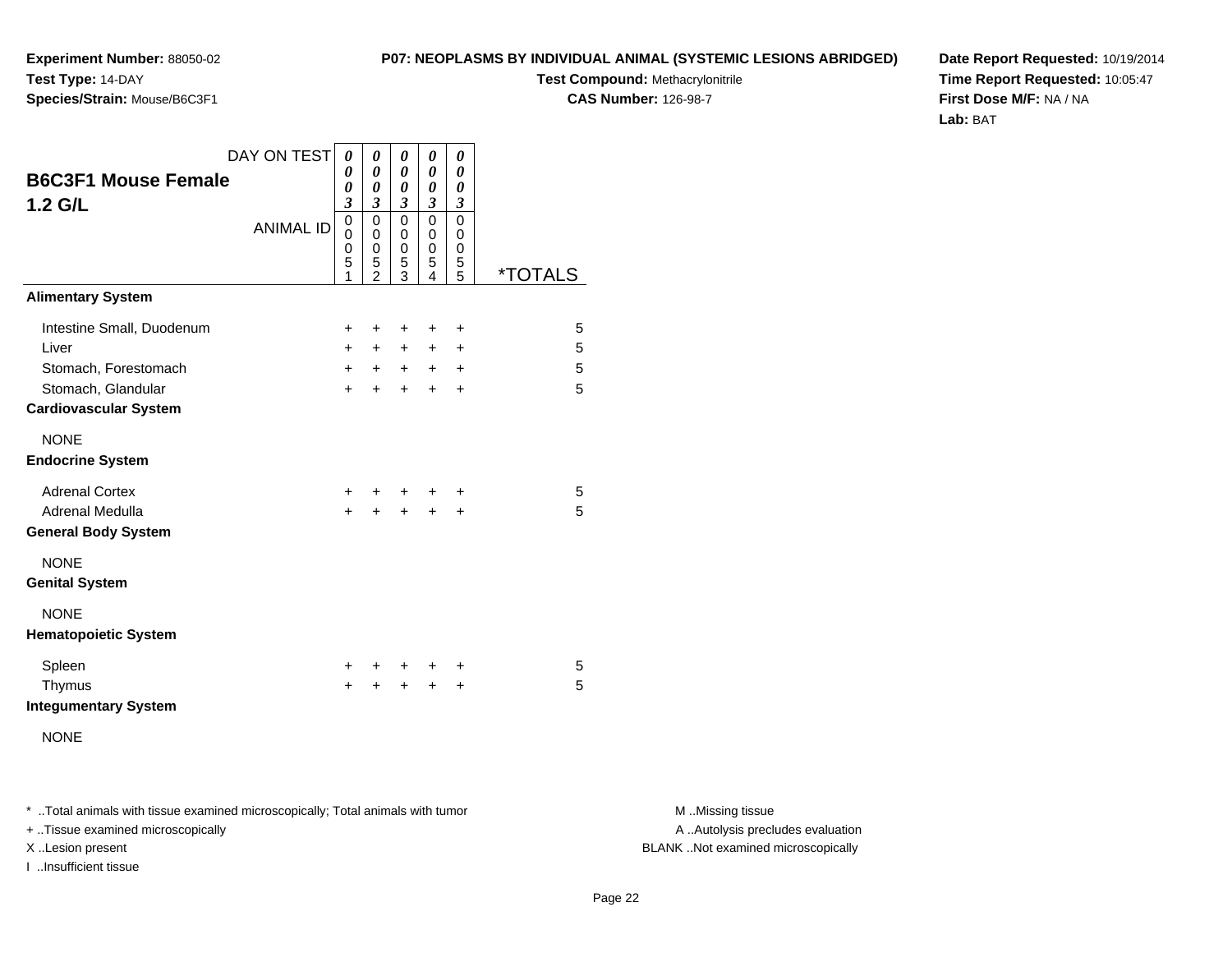**Test Compound:** Methacrylonitrile

0<br>0<br>0<br>5<br>5

5 \*TOTALS

**CAS Number:** 126-98-7

**Date Report Requested:** 10/19/2014**Time Report Requested:** 10:05:47**First Dose M/F:** NA / NA**Lab:** BAT

\* ..Total animals with tissue examined microscopically; Total animals with tumor **M** . Missing tissue M ..Missing tissue

+ ..Tissue examined microscopically

I ..Insufficient tissue

|                                                      | 0                |                       |                                                      |                  |
|------------------------------------------------------|------------------|-----------------------|------------------------------------------------------|------------------|
| DAY ON TEST<br><b>B6C3F1 Mouse Female</b><br>1.2 G/L | 0<br>0<br>3      | 0<br>0<br>0<br>3      | 0<br>0<br>0<br>3                                     | 0<br>0<br>0<br>3 |
| <b>ANIMAL ID</b>                                     | 0<br>O<br>0<br>5 | 0<br>0<br>0<br>5<br>2 | 0<br>0<br>$\begin{array}{c} 0 \\ 5 \\ 3 \end{array}$ | 0<br>0<br>0<br>5 |
| <b>Musculoskeletal System</b>                        |                  |                       |                                                      |                  |
| <b>NONE</b><br><b>Nervous System</b>                 |                  |                       |                                                      |                  |

**Experiment Number:** 88050-02

**Species/Strain:** Mouse/B6C3F1

**Test Type:** 14-DAY

| <b>Brain</b>                 | $\ddot{}$ |           | +         | +         | ÷         | 5 |
|------------------------------|-----------|-----------|-----------|-----------|-----------|---|
| <b>Peripheral Nerve</b>      | $\ddot{}$ | $\ddot{}$ | $\ddot{}$ | $+$       | $\ddot{}$ | 5 |
| Spinal Cord                  | $\ddot{}$ | $\ddot{}$ | $\ddot{}$ | $\ddot{}$ | $\ddot{}$ | 5 |
| <b>Respiratory System</b>    |           |           |           |           |           |   |
| Lung                         | $\div$    |           | $\ddot{}$ | $\ddot{}$ | $\ddot{}$ | 5 |
| <b>Special Senses System</b> |           |           |           |           |           |   |
| <b>NONE</b>                  |           |           |           |           |           |   |
| <b>Urinary System</b>        |           |           |           |           |           |   |
| Kidney                       | $\ddot{}$ | ÷         | $\ddot{}$ | $\pm$     | $+$       | 5 |
| <b>SYSTEMIC LESIONS</b>      |           |           |           |           |           |   |
| Multiple Organ               | +         |           | ÷         | ÷         | $\ddot{}$ | 5 |
|                              |           |           |           |           |           |   |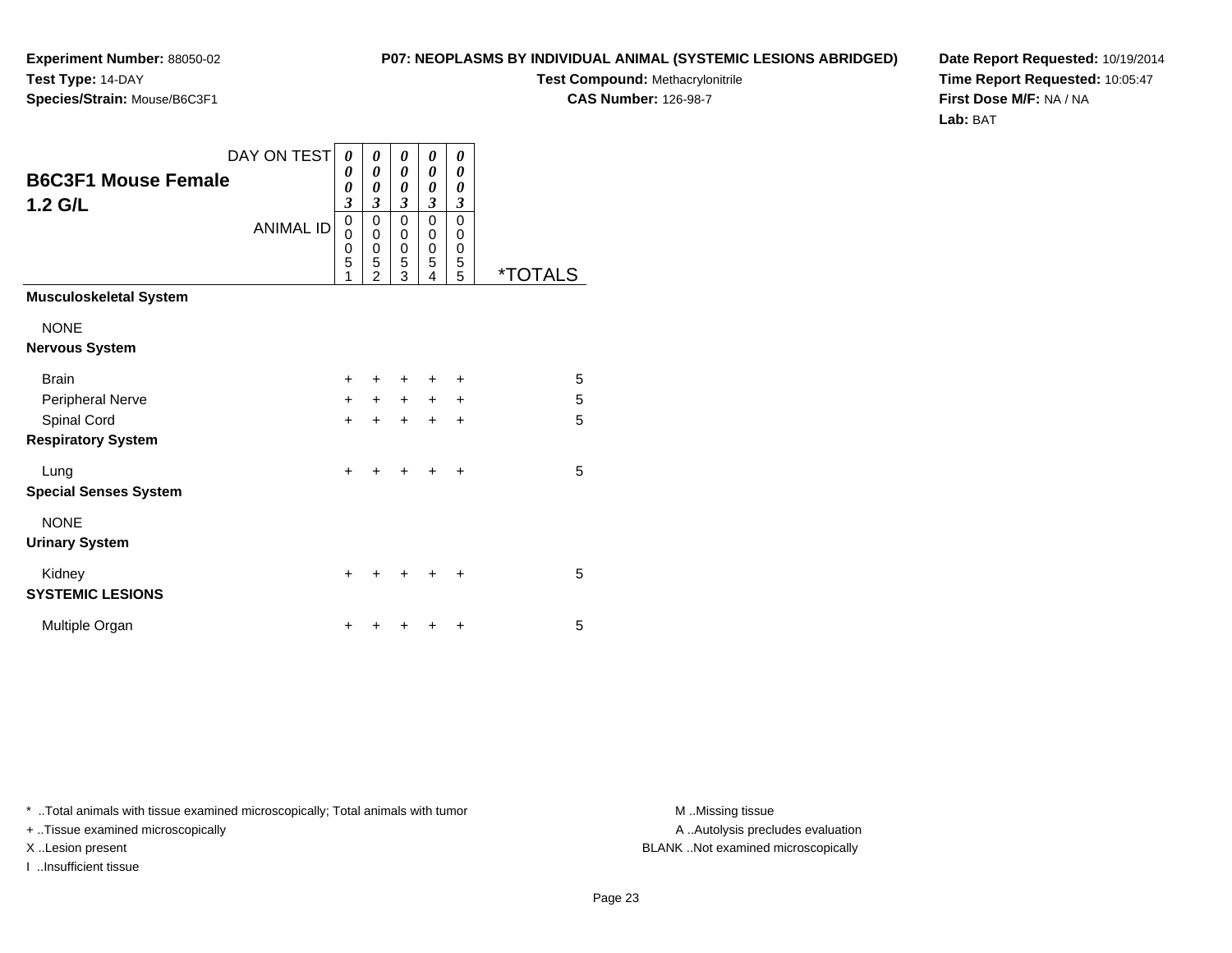**Experiment Number:** 88050-02**Test Type:** 14-DAY**Species/Strain:** Mouse/B6C3F1

**Test Compound:** Methacrylonitrile**CAS Number:** 126-98-7

**Date Report Requested:** 10/19/2014**Time Report Requested:** 10:05:47**First Dose M/F:** NA / NA**Lab:** BAT

| <b>B6C3F1 Mouse Female</b><br>2.4 G/L                                                                            | DAY ON TEST      | 0<br>0<br>0<br>$\boldsymbol{\beta}$                 | 0<br>$\boldsymbol{\theta}$<br>1<br>5                 | 0<br>$\boldsymbol{\theta}$<br>0<br>$\mathfrak{z}$ | 0<br>0<br>0<br>3             | 0<br>0<br>0<br>$\boldsymbol{\beta}$      |                       |  |
|------------------------------------------------------------------------------------------------------------------|------------------|-----------------------------------------------------|------------------------------------------------------|---------------------------------------------------|------------------------------|------------------------------------------|-----------------------|--|
|                                                                                                                  | <b>ANIMAL ID</b> | $\mathbf 0$<br>$\mathbf 0$<br>$\mathbf 0$<br>5<br>6 | $\mathbf 0$<br>0<br>$\pmb{0}$<br>5<br>$\overline{7}$ | 0<br>0<br>0<br>5<br>8                             | 0<br>0<br>0<br>5<br>9        | 0<br>0<br>0<br>6<br>0                    | <i><b>*TOTALS</b></i> |  |
| <b>Alimentary System</b>                                                                                         |                  |                                                     |                                                      |                                                   |                              |                                          |                       |  |
| Intestine Small, Duodenum<br>Liver<br>Stomach, Forestomach<br>Stomach, Glandular<br><b>Cardiovascular System</b> |                  | +<br>$+$<br>$+$<br>$\ddot{}$                        | $\ddot{}$<br>$+$<br>$+$<br>$\pm$                     | +<br>$+$<br>$+$<br>$+$                            | +<br>$+$<br>$+$<br>$\ddot{}$ | +<br>$\ddot{}$<br>$\ddot{}$<br>$\ddot{}$ | 5<br>5<br>5<br>5      |  |
| <b>NONE</b><br><b>Endocrine System</b>                                                                           |                  |                                                     |                                                      |                                                   |                              |                                          |                       |  |
| <b>Adrenal Cortex</b><br>Adrenal Medulla<br><b>General Body System</b>                                           |                  | $+$<br>$\ddot{}$                                    | $^+$<br>$\ddot{}$                                    | $\ddot{}$                                         | $\ddot{}$                    | ÷<br>$\ddot{}$                           | 5<br>5                |  |
| <b>NONE</b><br><b>Genital System</b>                                                                             |                  |                                                     |                                                      |                                                   |                              |                                          |                       |  |
| <b>NONE</b><br><b>Hematopoietic System</b>                                                                       |                  |                                                     |                                                      |                                                   |                              |                                          |                       |  |
| Spleen<br>Thymus<br><b>Integumentary System</b>                                                                  |                  | ÷<br>+                                              | +<br>+                                               | $\ddot{}$<br>+                                    | ÷<br>÷                       | +<br>+                                   | 5<br>5                |  |
| <b>NONE</b>                                                                                                      |                  |                                                     |                                                      |                                                   |                              |                                          |                       |  |

\* ..Total animals with tissue examined microscopically; Total animals with tumor **M** . Missing tissue M ..Missing tissue

+ ..Tissue examined microscopically

I ..Insufficient tissue